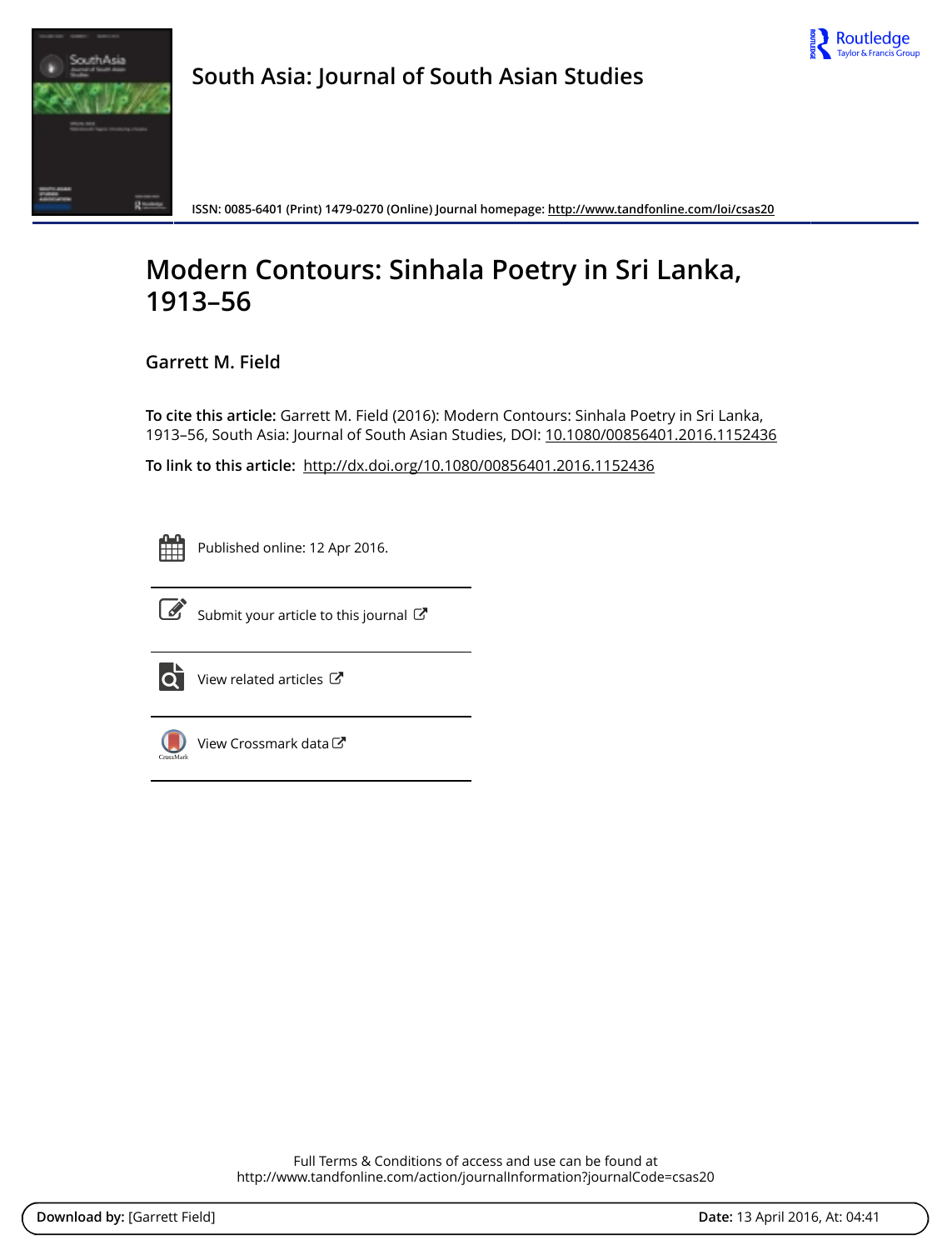

#### **ARTICLE**

# Modern Contours: Sinhala Poetry in Sri Lanka, 1913–56

Garrett M. Field

Ohio University, Athens, OH, USA

#### ABSTRACT

A consensus is growing among scholars of modern Indian literature that the thematic development of Hindi, Urdu and Bangla poetry was consistent to a considerable extent. I use the term 'consistent' to refer to the transitions between 1900 and 1960 from didacticism to romanticism to modernist realism. The purpose of this article is to build upon this consensus by revealing that as far south as Sri Lanka, Sinhala-language poetry developed along the same trajectory. To bear out this argument, I explore the works of four Sri Lankan poets, analysing the didacticism of Ananda Rajakaruna, the romanticism of P.B. Alwis Perera, and the modernist realism of Siri Gunasinghe and Gunadasa Amarasekera.

#### **KEYWORDS**

Modernist realism; Rabindranath Tagore; romanticism; Sinhala poetry; Siri Gunasinghe; South Asian literary history; Sri Lanka; superposition

### Introduction

It has been difficult to ask informed questions about the development of modern literary movements across South Asian languages. Perhaps this is because of South Asia's linguistic diversity and the inclination for academics to discuss literatures in isolation from one another. However, a consensus is emerging that a measure of consistency can be found in the thematic development of modern poetry in some North Indian languages. For instance, in I Too Have Some Dreams: N.M. Rashed and Modernism in Urdu Poetry (2014), A. Sean Pue maintains that the histories of modern Urdu, Hindi and Bangla poetry share a trajectory from didacticism (c.  $1880-1920$ ) to romanticism (c.  $1920-40$ ) to modernist realism (c. 1940–60).<sup>1</sup> Pue does not attempt to determine whether the histories of poetry in other languages in South Asia developed along a similar trajectory, but he does suggest it is plausible. $<sup>2</sup>$  $<sup>2</sup>$  $<sup>2</sup>$ </sup>

Given Sri Lanka's geographical proximity to the Indian subcontinent, the island's modern history shares deep commonalities with that of India. It is true that there was never a violent anti-colonial movement in Sri Lanka as there was in India, yet in the colonies and newly-independent states of both countries, English became the language of the native elite. There was no violent partition in Sri Lanka as occurred between India and Pakistan; be that as it may, India's post-colonial elevation of Hindi over

CONTACT Garrett M. Field <sup>2</sup>n fi[eldg@ohio.edu](mailto:A.D.Smith@liverpool.ac.uk)

<span id="page-1-0"></span><sup>1.</sup> A. Sean Pue, I Too Have Some Dreams: N.M. Rashed and Modernism in Urdu Poetry (Berkeley: University of California Press, 2014), pp. 12, 21-5, 42-3.

<span id="page-1-1"></span><sup>2.</sup> Ibid., p. 21.

<sup>© 2016</sup> South Asian Studies Association of Australia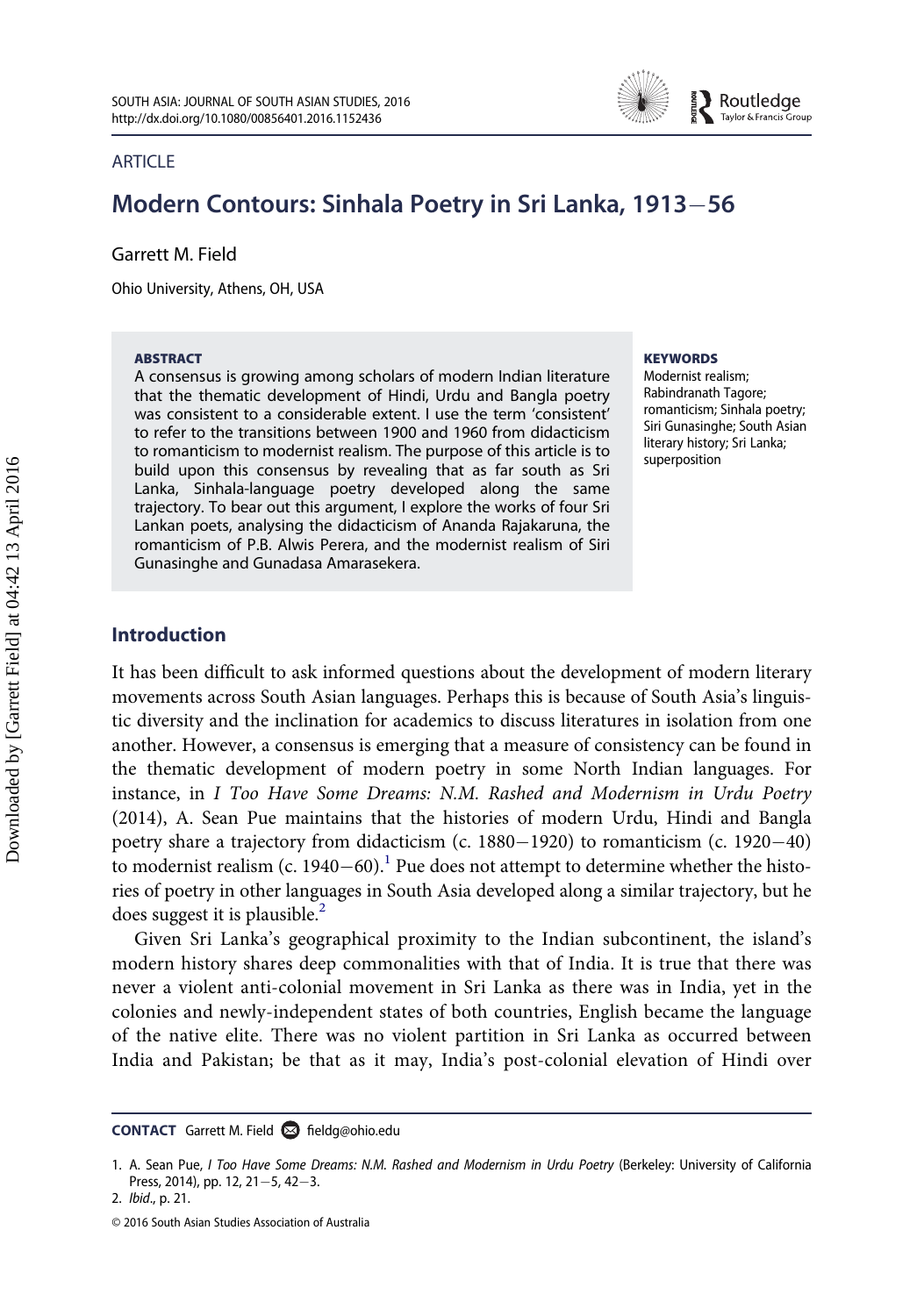Urdu and the rise to dominance of the Hindu majority could be said to parallel the Sri Lankan government's elevation of the Sinhala language over Tamil, and the hegemonic rise of the Sinhala Buddhist majority. At the same time as the Sri Lankan government appointed Sinhala as the sole official language in 1956, linguistic nationalism in India was becoming a powerful impetus to divide the young independent federation into linguistic states.

These factors are not the only reasons why Sri Lanka is a compelling site of study for scholars who grapple with histories that transcend the boundaries of nation-states in South Asia. Charles Hallisey argues that Sinhala literature is key to understanding South Asian literary history. First, Sinhala poetry provides some of the earliest evidence for a vernacular literary culture in South Asia, and its long history affirms that the transforma-tion of a local into a literary language was intentional, as emphasised by Sheldon Pollock.<sup>[3](#page-2-0)</sup> Second, because Sinhala literati have been conscious of their literary tradition since the seventh century, Sinhala poetry is a useful site for 'tracing the manner in which successive literary cultures embrace or resist both continuity and change'.<sup>[4](#page-2-1)</sup> Third, Sinhala poetry is an important subject for scholars of South Asian literature who study what Pollock calls 'superposition', when new genres develop in reaction to dominant forms of already-existing literatures.<sup>[5](#page-2-2)</sup>

Hallisey reserves his observations about Sinhala poetry's importance to South Asian literary history to Sinhala works composed between the seventh and fifteenth centuries. This article intends to reveal that the issue of 'superposition' is as relevant to the twentieth century in regard to the role English literature played in the trajectory of modern Sinhala poetry. By 'English literature', I refer not only to works written in Britain, but also to texts translated into English and read by poets in Sri Lanka. In what follows, I highlight moments of superposition while tracing the movement from didacticism to romanticism to modernist realism in the history of Sinhala poetry between 1913 and 1956. I do so through the lens of authors and works which repre-sent major shifts in style.<sup>[6](#page-2-3)</sup>

#### Didacticism

The Sinhala poets of the early twentieth century are known as the 'first-generation Colombo poets'. They published in Sinhala-language newspapers that advocated the revival of Buddhism, and disseminated their works through a wide range of new publications that included monthly journals, children's journals and journals devoted exclusively

<span id="page-2-0"></span><sup>3.</sup> Sheldon Pollock, The Language of the Gods in the World of Men: Sanskrit, Culture, and Power in Premodern India (Berkeley: University of California Press, 2006).

<span id="page-2-1"></span><sup>4.</sup> Charles Hallisey, 'Works and Persons in Sinhala Literary Culture', in Sheldon Pollock (ed.), Literary Cultures in History: Reconstructions from South Asia (Berkeley: University of California Press, 2003), p. 691.

<span id="page-2-2"></span><sup>5.</sup> Ibid., pp. 690-707.

<span id="page-2-3"></span><sup>6.</sup> In the 2003 ground-breaking edited volume, Literary Cultures in History: Reconstructions from South Asia, Sheldon Pollock attempts to shift focus away from thematic development and toward the ideas South Asian poets held about their languages and literatures at various points in history. For Pollock, the key question becomes how to make the history of littérateurs, anthologisers, commentators and performers' definitions of the 'literary' a central part of literary history. Yet, the question of thematic development is still key because it can serve as a springboard from which to make historical comparisons of literary movements across languages in modern South Asia.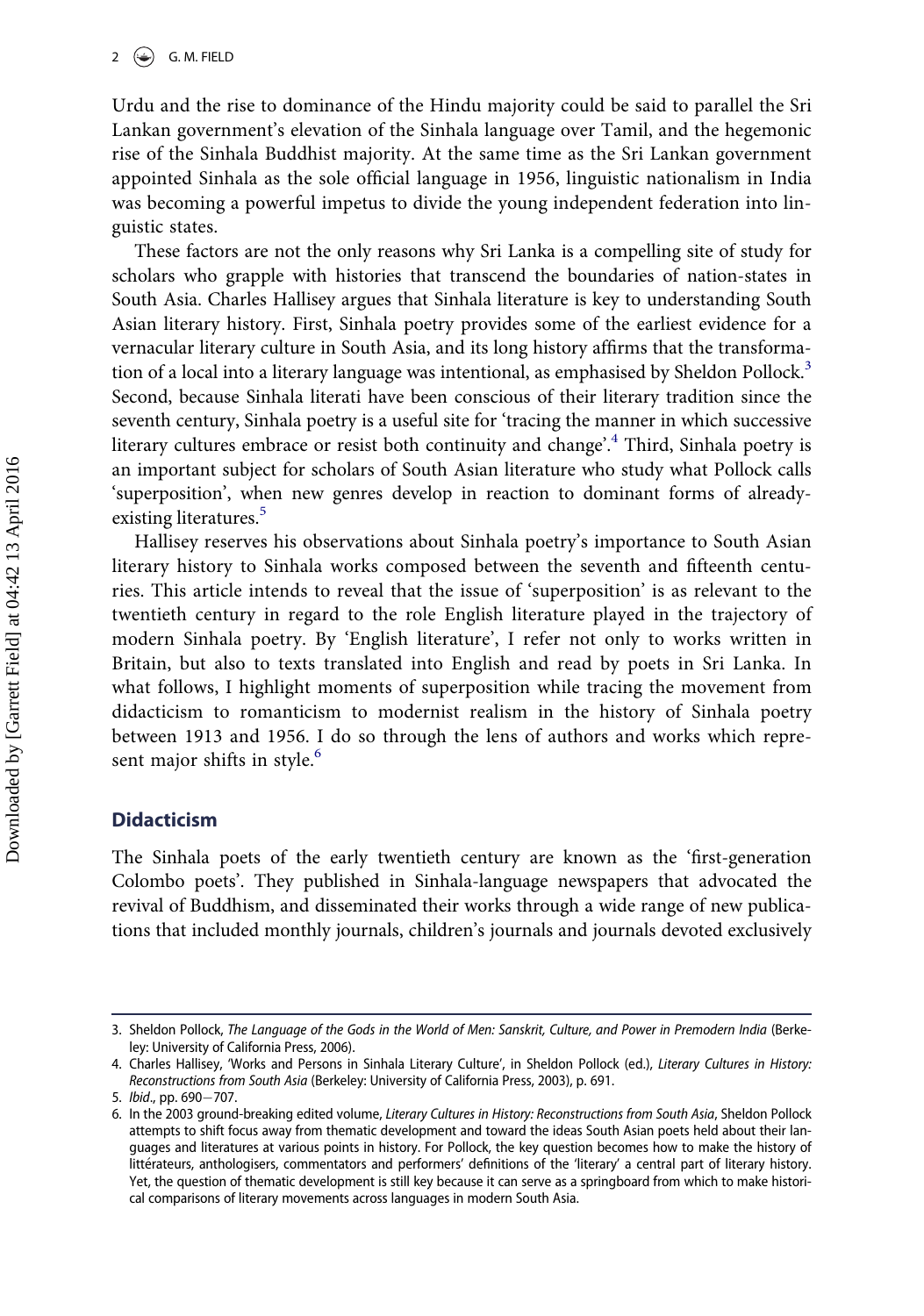to Sinhala verse.<sup>[7](#page-3-0)</sup> Three hundred new Buddhist schools had been established by 1907, which led to a significant increase in literacy.<sup>[8](#page-3-1)</sup> By 1911, the number of literate females had increased five times, and the number of literate males doubled compared to thirty years earlier.<sup>[9](#page-3-2)</sup> The Sinhalese reading public was expanding.

The first-generation Colombo poets were schoolteachers, headmasters, editors, journalists and Buddhist monks who took composing poetry as a serious hobby. Many were active participants in literary societies, especially the All-Ceylon Poet's Congress, established to propagate Sinhala-language poetry.[10](#page-3-3) The first president of the Congress was Ananda Rajakaruna (1885–1957), arguably the most revered Sinhalese poet of the early twentieth century. In this section, I discuss Rajakaruna's didactic poems that advocated temperance, spiritual purification, linguistic conservatism and chastity.

In 1913, Rajakaruna completed a poem of 127 stanzas entitled Raja Sirit Malaya (The Garland of Kingly Customs). He entered it into a poetry competition sponsored by the Colombo Temperance Society, the leading voluntary association that promoted Sinhalese abstention from alcohol. As Michael Roberts notes, 'The temperance associations themselves were but one expression of the burgeoning Sinhala cultural renaissance and the associated thrust of Buddhist revivalism<sup>7[11](#page-3-4)</sup> Rajakaruna won the top award in the competition.

In the poem's opening stanzas, Rajakaruna praised Sinhalese ancestors who he claimed were model teetotallers:

Young and impressionable Sinhala children: Study the garland of kingly customs To develop love for the nation Our great ancestors Who maintained the precious heritage of Sri Lanka Ordered us directly Not to drink alcohol (vv.  $1-2$ ).<sup>[12](#page-3-5)</sup>

During the late 1910s and early 1920s, Rajakaruna served as a teacher, headmaster, and then journalist and editor. While he was editor for the Sinhala Baudhaya (The Sinhala Buddhist) newspaper, a mouthpiece for the Buddhist revival, he authored a weekly column entitled 'Danumäti Hāmi' ('Wise Man'). In it, he attacked Western ways of living

<span id="page-3-0"></span><sup>7.</sup> Revivalist newspapers included D.W. Wikramarachchi's Svadesamitraya (Friend of the Nation), Anagarika Dharmapala's Mahabodi Society's Sinhala Baudhaya (The Sinhala Buddhist) and Piyadasa Sirisena's Sinhala Jatiya (The Sinhala Nation). Revivalist monthly journals include Diniňdu Räs (The Sun's Rays), Lankā Mātā (Mother Lanka), Lankā Sēvakayā (Servant of Lanka) and Dharmadvajaya (The Flag of Dharma). Popular children's journals at that time were Lamayinge Mitraya (Children's Friend) and Sinhala Lamayā (The Sinhalese Child). The journals devoted to poetry were Srī Dharma Srī (Illustrious Dharma), Kavindraya (The Poet), Sinhala Kav Kirula (The Sinhala Poetry Bird), Kāvya Mālinī (Poetic Stanzas) and Kiviyara (The Poetess).

<span id="page-3-1"></span><sup>8.</sup> Nira Wickramasinghe, Sri Lanka in the Modern Age: A History of Contested Identities (London: Hurst and Co., 2006), pp.  $76 - 7.$ 

<span id="page-3-2"></span><sup>9.</sup> Ibid., p. 77.

<span id="page-3-3"></span><sup>10.</sup> The All-Ceylon Poet's Congress was known in Sinhala as Samasta Lanka Sinhala Kavi Sammelanaya.

<span id="page-3-4"></span><sup>11.</sup> Michael Roberts, 'For Humanity. For the Sinhalese. Dharmapala as Crusading Bosat', in Journal of Asian Studies, Vol. 56, no. 4 (Nov. 1997), p. 1012.

<span id="page-3-5"></span><sup>12.</sup> All translations are mine unless indicated otherwise. Sinhala stanza cited in Ananda Rajakaruna (Wimal Abeysundara, ed.), Ananda Sampraveditaya (Colombo: Rajaye Mudrana Nitigata Sansthawa, 1990), p. 567.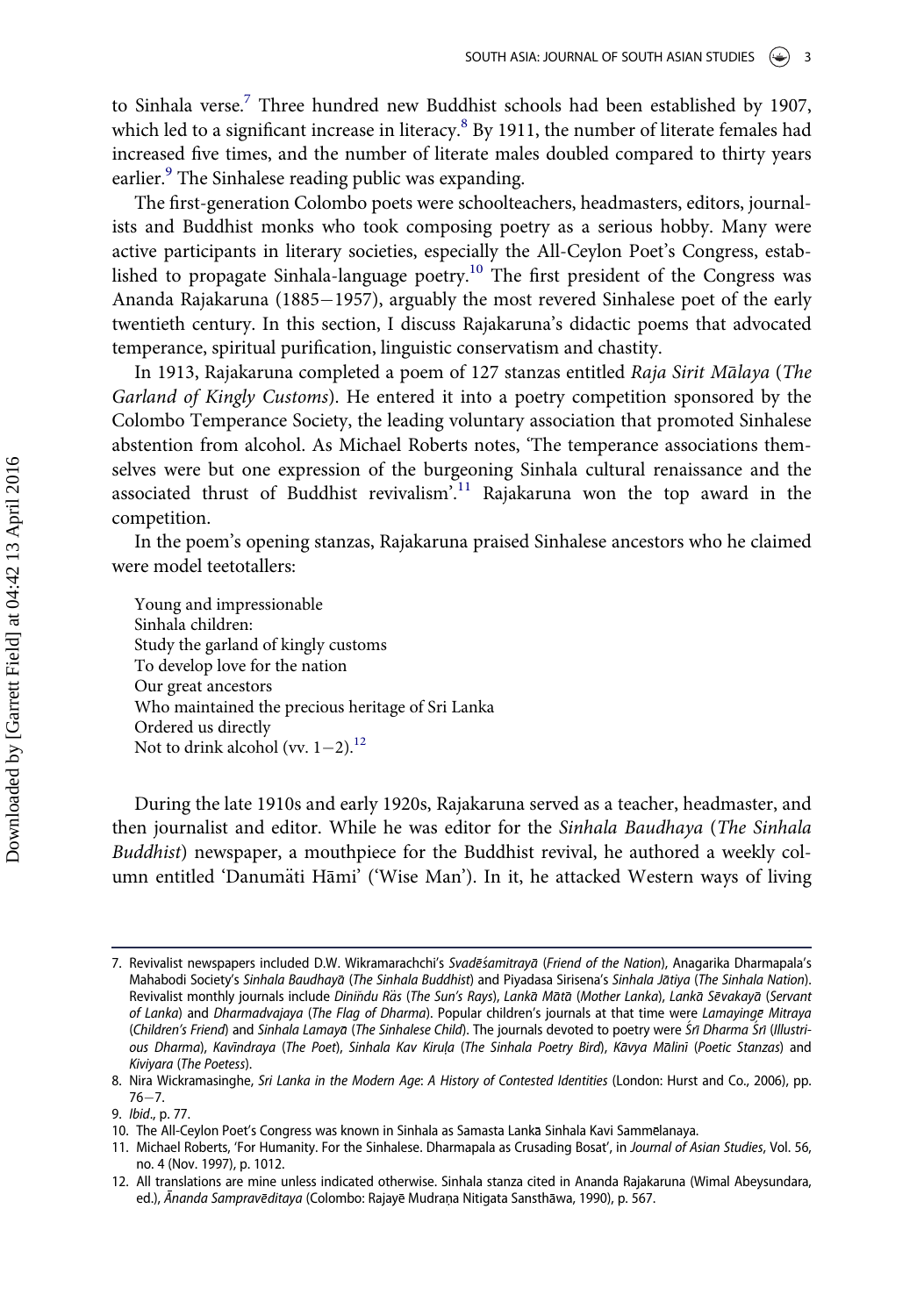#### 4  $\left(\bigoplus$  G. M. FIELD

and urged the Sinhalese to return to Sinhala Buddhist customs.<sup>[13](#page-4-0)</sup> Throughout the 1920s, Rajakaruna published many didactic poems: consider this stanza from a poem he published in 1921 in a monthly journal entitled Diniňdu Räs (The Sun's Rays):

We waste all the water of the ocean to clean our bodies. We use a whole mountain of things to beautify our bodies. Can we ever rid ourselves of defilements By beautifying our bodies? (v. 1). $^{14}$  $^{14}$  $^{14}$ 

Here, Rajakaruna was criticising those Sinhalese who pampered their bodies; he advocated spiritual purification instead. He published the poem at a time when Sinhala nationalists were critiquing Western consumer products like soap, perfume and powder, which had become popular.

Also in 1921, Rajakaruna wrote 'Avavadayak' ('A Piece of Advice'), published in a children's journal entitled The Children's Friend. In this poem, he championed linguistic conservatism, finding fault with those Sinhalese children who flippantly mixed Sinhala with English:

Some children who do not know the Sinhala language Talk in English like it's a big thing. These children commit a grave offense And destroy our nationality.[15](#page-4-2)

In the next stanza, he ridiculed their dialect. In my translation below, I have placed in italics the English words that Rajakaruna spelled out in Sinhala letters:

'Tomorrow Mrs. Vandebonair might come' 'Miss Johanna might wear a gown and go shopping' 'He's a real jolly fellow' 'Victor look at my piano' See how they talk! Their accharu language is a travesty.<sup>[16](#page-4-3)</sup>

To mix the mother tongue with English, Rajakaruna argued, was like carelessly tossing together ingredients to make accharu, a mixture of pickled fruit and vegetables introduced into Sinhala cuisine through the Sri Lankan Malay community.

Rajakaruna wrote didactic poetry for social reform in Sri Lanka at the same time as poets in early twentieth-century India were doing, despite the fact that he was not familiar with these poets. Due to Mahavirprasad Dvivedi's  $(1864-1938)$  influence, Hindi poets of the early twentieth century (the 'Dvivedi poets') changed the themes of poetry from reli-gious or erotic to secular and didactic.<sup>[17](#page-4-4)</sup> Dvivedi poet Hariaudh's (1865-1947) Priyapravās, for instance, reinterpreted the Krishna myth to encourage woman to engage in social work. Similarly, Telugu poets of the early twentieth century stigmatised eighteenth-century Telugu poetry with its themes of sensual women and love-making. They too sought to make poetry a vehicle for social reform. Telugu poet C.R. Reddy  $(1880-1951)$ , for instance, reworked the erotic eighteenth-century poem Bilaniyamu;

<span id="page-4-0"></span><sup>13.</sup> Praneeth Abeysundara, 'Ananda Sampraveditaya: Kavi Sirita', in Wimal Abeysundara (ed.), Ananda Sampraveditaya (Colombo: Rajayē Mudraņa Nitigata Sansthāwa, 1990), p. 17.

<span id="page-4-1"></span><sup>14.</sup> Sinhala stanza cited in Ananda Rajakaruna, Ananda Sampraveditaya, p. 588.

<span id="page-4-2"></span><sup>15.</sup> Sinhala stanza cited in Ananda Rajakaruna, Ananda Sampraveditaya, p. 589.

<span id="page-4-3"></span><sup>16.</sup> Ibid.

<span id="page-4-4"></span><sup>17.</sup> On the Dvivedi poets, see Karine Schomer, Mahadevi Varma and the Chhayavad Age of Modern Hindi Poetry (Delhi: Oxford University Press, 1998), pp.  $7-19$ .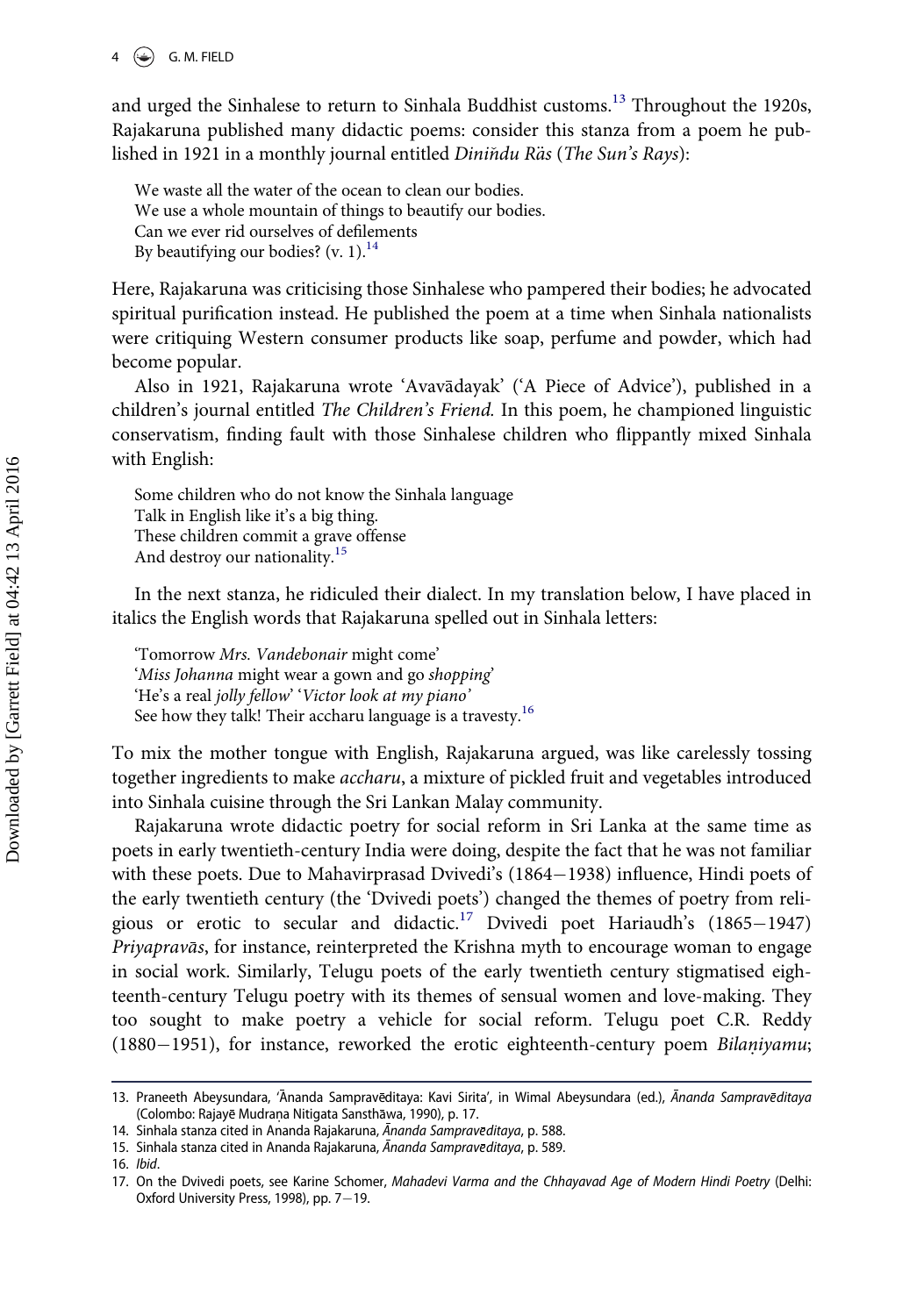rather than describe the beauty of Yamini in sexual language, he chose to describe her inner virtues.<sup>18</sup> In the original *Bilaniyamu*, Bilhana falls in love with his student Yāmini; in Reddy's version, entitled Nava Yamini (New Yamini), Yamini admonishes Bilhana for his immorality and shows him the way to a virtuous life.<sup>[19](#page-5-1)</sup>

Velcheru Narayana Rao attributes the moralist tendency in twentieth-century Telugu poetry to the manner in which the British Raj disseminated Christian or Victorian moral beliefs, often through English literature, in the guise of a universal ideology of 'civilised culture'.<sup>[20](#page-5-2)</sup> Under the influence of this powerful ideology, Telugu poets began to view premodern Telugu and Sanskrit literature as obscene. Here, one finds support for the hypothesis that the 'superposition' of English onto Indian languages contributed to the shift toward didacticism.

Similar to Hariaudh's and Reddy's moralising tone, Rajakaruna expressed Victorian ideals about sexual mores in his poetry. Ralph Peiris, a historian of Sri Lanka, writes that in nineteenth-century Sri Lanka, sexual relations had been 'considered more as casual and inevitable incidents in a person's life'.<sup>[21](#page-5-3)</sup> Yet, by the 1920s, British, Christian and Victorian morals may well have influenced Rajakaruna to compose a poem like 'Kumaribambasara' ('Young Girl's Celibacy', 1923). In the opening stanza, he urged women to maintain their chastity before marriage:

Parental love allows her to grow into a maiden Like the moon that blossoms the water lily. Beautiful, her heart of gems and treasures is Unstained by lustful touches.<sup>[22](#page-5-4)</sup>

Rajakaruna's anxiety about women who were tarnished by immodest behaviour was a new concern for the Sinhala poet in the early twentieth century, and reflected, along with temperance, spiritual purification and linguistic conservatism, the didactic turn in Sinhala poetry.

#### Romanticism

The Sinhala poets who rose to prominence during World War II are known as 'the second-generation Colombo poets'. Because they initiated a period of romanticism in Sinhala poetry, they could be considered parallel to the Hindi *chayavad* (Romantic) poets who rejected the didacticism of their Dvivedi-era predecessors in favour of the romanticism of the English Romantics and Rabindranath Tagore.<sup>[23](#page-5-5)</sup> One could argue, again, that the superposition of English literature was a factor in the turn towards Sinhala romanticism because the second-generation poets had studied the works of

<span id="page-5-0"></span><sup>18.</sup> Velcheru Narayana Rao, Twentieth Century Telugu Poetry: An Anthology (Oxford: Oxford University Press, 2002), p. 292.

<span id="page-5-1"></span><sup>19.</sup> Ibid.

<span id="page-5-2"></span><sup>20.</sup> Ibid., p. 291.

<span id="page-5-3"></span><sup>21.</sup> Ralph Peiris, quoted in Carla Risseeuw, 'Gender, Kinship, and State Formation: Case of Sri Lanka under Colonial Rule', in Economic & Political Weekly, Vol. 27, nos. 43/44 (1992), pp. 46-54.

<span id="page-5-4"></span><sup>22.</sup> This translation is adapted from 'Chastity' (K.B. Sugatadasa, trans.), in P. Mallagoda (ed.), Kolamba Kavi Yugaya (Piliyandala: Samasta Lanka Sinhala Kavi Sammelanaya, 1981), p. 4.

<span id="page-5-5"></span><sup>23.</sup> On chayavad poetry, see Schomer, Mahadevi Varma; David Rubin (trans.), Of Love and War: A Chayavad Anthology (Oxford: Oxford University Press, 2005); and Harish Trivedi, 'The Progress of Hindi, Part 2: Hindi and the Nation', in Sheldon Pollock (ed.), Literary Cultures in History: Reconstructions from South Asia (Berkeley: University of California Press), pp. 990-99.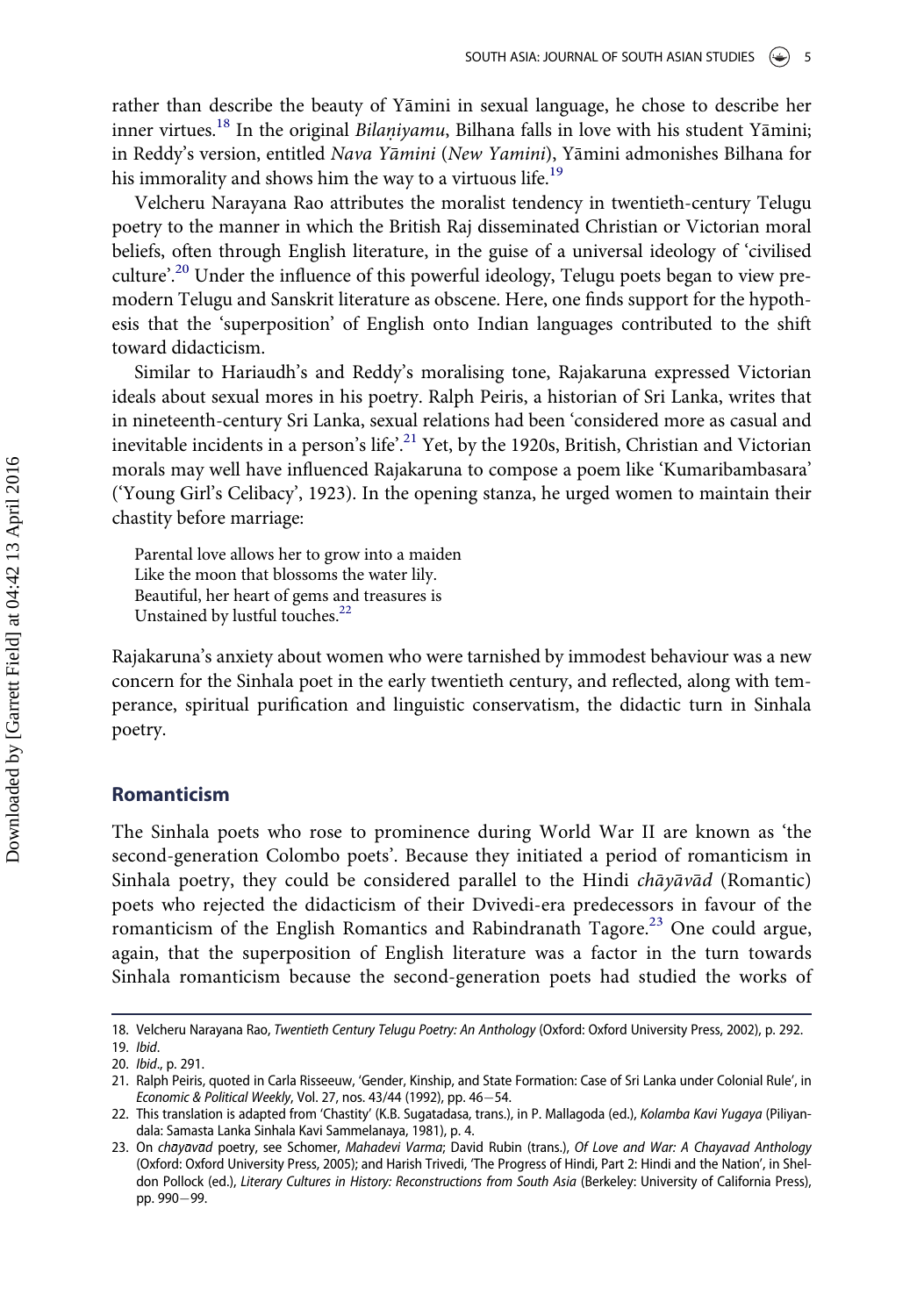the Romantics (and Victorians) such as Thomas Gray, Oliver Goldsmith, William Wordsworth, Percy Bysshe Shelley, John Keats, Samuel Taylor Coleridge, Lord Byron and Alfred Lord Tennyson in secondary school.<sup>[24](#page-6-0)</sup> The second-generation poets were also the first Sinhala poets to come under the influence of Tagore's poetry, often considered the culmination of romanticism in Bangla literature.<sup>[25](#page-6-1)</sup> Consequently, their depictions of love were often less related to the erotic love portrayed in classical Sinhala or Sanskrit poetry, and more along the lines of the romantic and sentimental type of love explored by the English Romantics, Victorians and Tagore.<sup>[26](#page-6-2)</sup> As Ranjini Obeyesekere explains:

Love poetry or poems evoking *srngara rasa* (erotic mood) were a well-known feature of classical Sinhalese poetry. However, romantic sentimental love between young people, prior to, or unrelated to marriage, hardly ever occurs in the ancient poetry. It is evident that romantic or sentimental love as distinct from the love between man and wife, or mistress or courtesan, occurs for the first time in early modern [second-generation] Sinhalese poetry and can be directly related to the influence of the 19th century Romantic poets; perhaps too to the 19th century novel.<sup>[27](#page-6-3)</sup>

Sudipta Kaviraj similarly describes Tagore's conception of love as a transition from srngara rasa to the modern prem, the Bangla-language term for a more emotional and romantic love. Kaviraj writes:

In the historical transformation of the discourses of love, Rabindranath Tagore was a principal performer and his work constituted a principal site of the transition from one aesthetic structure to another. In convenient shorthand, this change can be simply designated as a change from srngara, conventionally translated as erotic love, to prem.<sup>[28](#page-6-4)</sup>

In 1942, the Sinhalese poet P.B. Alwis Perera (1917–66) published Uk Dandu Dunna (The Sugarcane Arrow), the poem that could be said to have inaugurated second-generation Colombo poetry because of its unprecedented exploration of romance and sentimental love. Perera prefaced the poem with an introductory paragraph:

Love is a covetous feeling from heaven that rises in the human heart! The European poets entered into the garden of literature through nature's narrow path of love made of white sand. I too make such an effort with *The Sugarcane Arrow*. The great Bengali poet Rabindranath Tagore, who glimpsed life in both a tiny flower bud and in a rainbow, stated that the poet sees the whole world through such a narrow path. I have directly drawn upon Tagore's poetry to enliven the truth of this statement.<sup>[29](#page-6-5)</sup>

<span id="page-6-0"></span><sup>24.</sup> Ranjini Obeyesekere, Sinhala Writing and the New Critics (Colombo: M.D. Gunasena & Co., 1974), p. 25. See also A.M.G. Sirimanna, 'Nūtana Sinhala Kāvyayē Baṭahira Ābhāsaya', in Ranjit Amarakirti Palihapitiya et al. (eds), G.B. Sēnānāyake Prabhāshanaya (Kotte: Sri Jayawardenepura Vishwa Vidhyalaya, 1985), p. 162.

<span id="page-6-1"></span><sup>25.</sup> On Tagore and romanticism, see V.A. Shahane, 'Rabindranath Tagore: A Study in Romanticism', in Studies in Romanticism, Vol. 3, no. 1 (Autumn 1963), pp. 53–64; Ellen Goldberg, 'The Romanticism of Rabindranath Tagore: Poetry as Sadhana', in Indian Literature, Vol. 45, no. 4 (July-Aug. 2001), pp. 173-96; and Dipesh Chakrabarty, 'Romantic Archives: Literature and the Politics of Identity in Bengal', in Critical Inquiry, Vol. 30, no. 3 (Spring 2004), pp. 654-82.

<span id="page-6-2"></span><sup>26.</sup> Obeyesekere, Sinhala Writing and the New Critics, p. 25.

<span id="page-6-3"></span><sup>27.</sup> Ibid., p. 26.

<span id="page-6-4"></span><sup>28.</sup> Sudipta Kaviraj, 'Tagore and Transformations in the Ideals of Love', in Francesca Orsini (ed.), Love in South Asia: A Cultural History (Cambridge: Cambridge University Press, 2006), pp. 162-3. In this article, Kaviraj attributes Tagore's shift towards prem to the influence of Bengali novelist Bankimchandra Chattopadhyay (1838-94), who came to feel that the *śrnąārā rasa* was monotonous and degrading.

<span id="page-6-5"></span><sup>29.</sup> P.B. Alwis Perera (P.M. Senarathna, ed.), Pi. Bi. Alwis Perera Kavyavali (Colombo: S. Godage & Brothers, 2009), p. 20.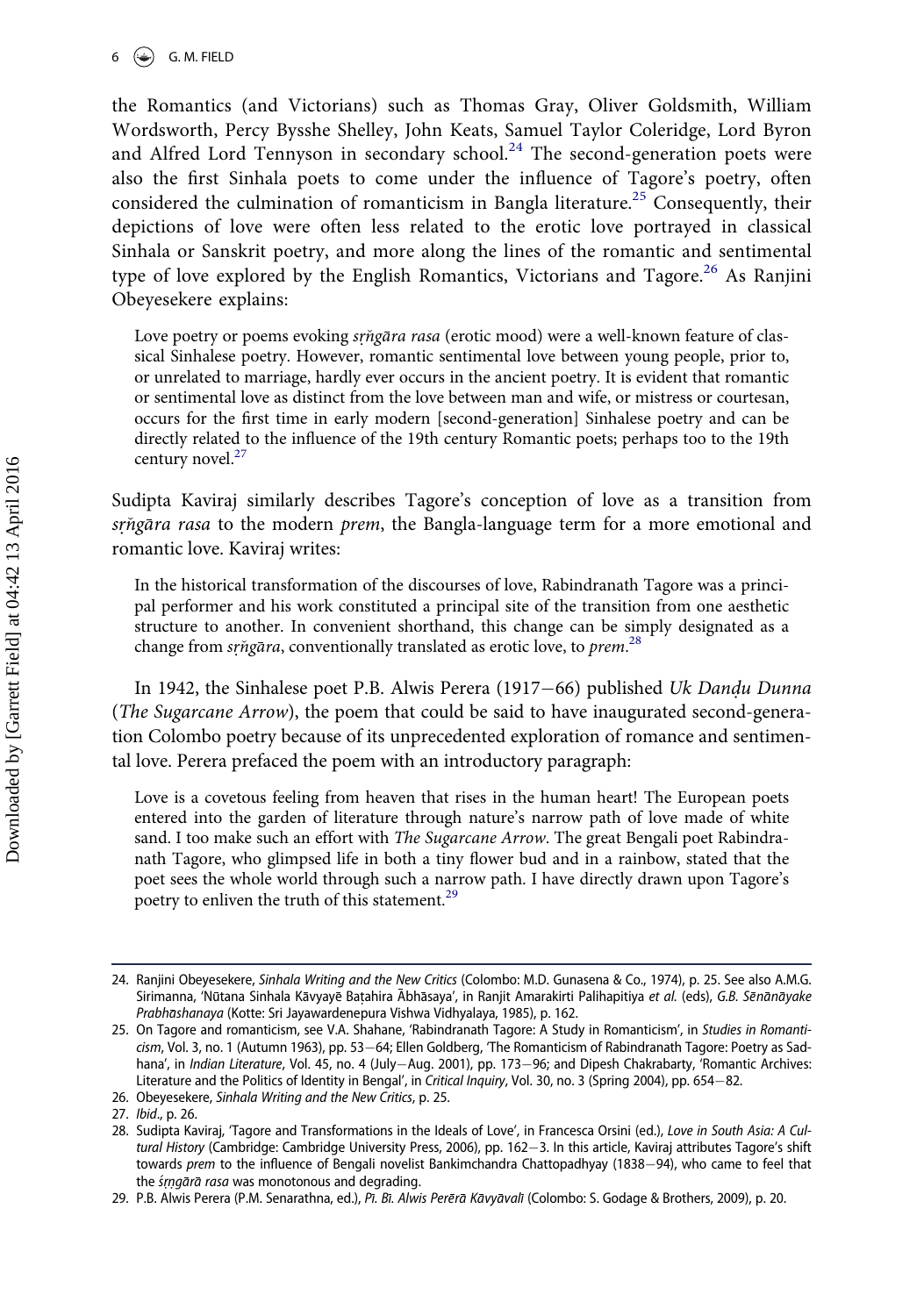It is difficult to determine precisely which of Tagore's poems Perera reworked to compose The Sugarcane Arrow. Nevertheless, one broadly senses Tagore's influence in the 415 quatrains that followed. When Perera states, for instance, that Tagore 'glimpsed life in a tiny flower bud and in a rainbow', Perera might have been referring to Tagore's Stray Birds, number 117: 'The grass blade is worthy of the great world where it grows'.<sup>[30](#page-7-0)</sup> The Sugarcane Arrow also reminds us of Tagore in the many stanzas in which Perera defines love through analogies with nature in the form of bees, trees, flowers, dewdrops, moon rays, sun rays, and so on. Even the image above of a narrow path of love that leads into a garden is reminiscent of Tagore's second entry in Lover's Gift (1918), which describes the gift of love as an unfathomable garden:

Come to my garden walk, my love. Pass by the fervid flowers that press themselves on your sight. Pass them by, stopping at some chance joy, that like a sudden wonder of sunset illuminates, yet eludes. For love's gift is shy, it never tells its name, it flits across the shade, spreading a shiver of joy along the dust. Overtake it or miss it forever. But a gift that can be grasped is merely a frail flower, or a lamp with a flame that will flicker. $31$ 

Tagore wrote in both Bangla and English. His works had not been translated into Sin-hala at the time Perera published The Sugarcane Arrow,<sup>[32](#page-7-2)</sup> and Perera could not read Bangla, so he must have studied Tagore's English-language poems. We know for certain he read Tagore's The Crescent Moon (1913), Fruit Gathering (1916) and Lover's Gift and Crossing (1918). From The Crescent Moon, Perera translated 'The Beginning' and 'The Champa Flower' into poems entitled 'Mavage Hängim' ('Mother's Feelings') and 'Sapumala' ('The Sapumala Flower').<sup>33</sup> From Fruit Gathering, he translated the work's 37th poem about the Buddhist monk Upagupta for his poem 'Abhichārikāwa' ('Prostitute').<sup>[34](#page-7-4)</sup> In 1961, Perera authored a long poem, Keyas, in memory of the poet Sagara 'Keyas' Palansuriya. Perera expressed his reverence for Tagore in stanzas  $29-32$  by parodying the fourth entry of Tagore's Lover's Gift, which says, 'She is near to my heart as the meadow flower to the earth':<sup>[35](#page-7-5)</sup>

He (Sagara 'Keyas' Palansuriya) is near to the heart of the Sinhalese Like the meadow flower to the earth (v. 32). $36$ 

Given Tagore's immense popularity in Sri Lanka following his visits to the country in 1922, 1930 and 1934, we can further assume Perera delighted in Tagore's other Englishlanguage poetry books that were in wide circulation in Sri Lanka at the time, such as Gitanjali (1912), but also Stray Birds (1916) and Tagore's collection of stories, The Hungry

<span id="page-7-0"></span><sup>30.</sup> Rabindranath Tagore, The English Writings of Rabindranath Tagore: Poems (New Delhi: Sahitya Akademi, [1994] 2011), p. 410.

<span id="page-7-1"></span><sup>31.</sup> Tagore, The English Writings of Rabindranath Tagore: Poems, p. 195.

<span id="page-7-2"></span><sup>32.</sup> The earliest book in the Sinhala language related to Tagore seems to have been a 1947 biography entitled Tagore Charitaya (The Life of Tagore) written by Ven. Sumangala Himi. The earliest translations were William Alwis' Adasaňda (1954), which was a translation of Tagore's Crescent Moon (1913); and H.D. Ananda Gunasekara's Gitanjali: Namaskara Geetha (1959), a translation of Tagore's Gitanjali (1912). See Sandagomi Coperahewa and Buddhini Ramanayake, 'A Bibliography of Rabindranath Tagore's Works in Sinhala', in Sandagomi Coperahewa (ed.), Remembering Rabindranath Tagore: 150th Anniversary Commemorative Volume (Colombo: University of Colombo, 2011), pp. 128-31.

<span id="page-7-3"></span><sup>33.</sup> Perera published these two poems in Lamayinge Surapura (The Heaven of Children) in 1946. See W.A. Abeysinghe, 'Pi. Bī. Alwis Perera Kāvya Nirmāņa Adhyayanaya', in W.A. Abeysinghe (ed.), Pī. Bī. Alwis Perera Ekatu Kaļa Kavi: Prathama  $Bh\bar{a}gya$  (Maradana: Samayawardhana Pothala Samagama, 2007), pp. 65-9.

<span id="page-7-4"></span><sup>34.</sup> Perera published 'Abhichārikāwa' in his 1942 collection of poems entitled Sobā Dahama (Nature).

<span id="page-7-5"></span><sup>35.</sup> Cited in Tagore, The English Writings of Rabindranath Tagore: Poems, p. 195.

<span id="page-7-6"></span><sup>36.</sup> Sinhala verse cited in Perera, Pī. Bī. Alwis Perera Ekatu Kala Kavi: Prathama Bhāgya, p. 947.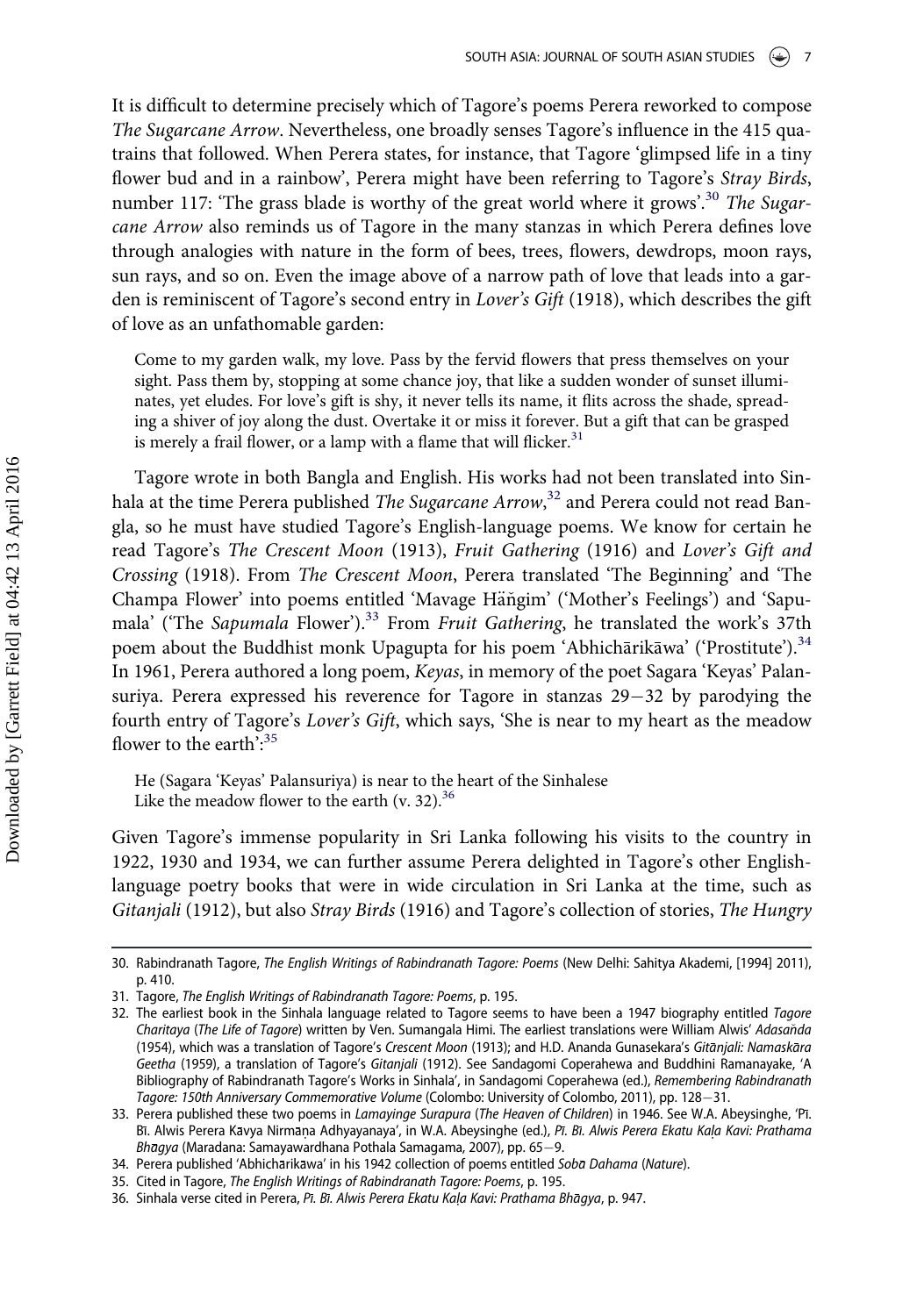Stones and Other Stories (1916). Perera's contemporary, H.M. Kudaligama (1918-73), had translated three entries from Stray Birds into Sinhala quatrains for the poem 'Mataka Satahan' ('Memories'), which appeared in his poetry collection,  $\tilde{A}$  (She, 1948).<sup>[37](#page-8-0)</sup> Another contemporary, Wimalaratna Kumaragama (1919-62), composed the poem Hapumali (1946) inspired by 'The Home-Coming' in The Hungry Stones and Other Stories.<sup>[38](#page-8-1)</sup>

W.A. Abeysinghe, a historian of Sinhala literature, characterises Perera's The Sugarcane Arrow as a poem about the love between a man and a woman, and more specifically, the eternal relationship between the poet and his lover.<sup>[39](#page-8-2)</sup> Wasantha Atukorale describes the poem as 'a mixture of feelings that flow from one's heart when happy from love and beauty'.<sup>[40](#page-8-3)</sup> Martin Wickramasinghe gives a general account of the poem in this way: 'P.B. Alwis Perera's The Sugarcane Arrow is a panegyric (varnanātmaka kāvyayaki) inspired by Rabindranath Tagore. To awaken feelings [in the reader] Perera praises women and love'.<sup>[41](#page-8-4)</sup>

One finds such imagination in the opening stanza of The Sugarcane Arrow. Here, Perera compares the commencement of spring to the fanfare of a royal parade:

The lightning and thunderbolt trumpets summon Elephant clouds that drizzle gentle drops of rain. The gods become pleased listening To the Spring Goddess sing songs  $(v. 1).<sup>42</sup>$  $(v. 1).<sup>42</sup>$  $(v. 1).<sup>42</sup>$ 

Nature is a feminine presence:

Her ponds and lakes overflow with water In her hair she has dunuke, kolom, and mango-leaf flowers In her grasses grow new plants like precious blue-green stones Her earth is like a queen that shines in splendor  $(v, 2)$ .<sup>43</sup>

And nature at dawn is like a work of art:

The jungle exhibits new beautiful paintings: The mist thickens on the banks of the river The sunlight kisses the flower buds The dawn sky turns the color of purple lilies (v. 3). $44$ 

In the evening, the god of love, Kamadeva, and his consort Rati, the goddess of erotic delight, begin to crave sexual pleasure:

As the moon shrouds all with cool milky white light Kamadeva embraces his wife Rati like she is a pot of honey [They are] eager to make love in the range of hills lying Above the blue gem-like plantain forest (v. 7). $45$ 

<span id="page-8-5"></span>42. Sinhala verse cited in Perera, Pī. Bī. Alwis Perērā Kāvyāvalī, p. 21.

<span id="page-8-0"></span><sup>37.</sup> Hiniduma Sunil Senevi, Kolamba Kaviya saha H.M. Kudaligama (Colombo: S. Godage & Brothers, 2000), pp. 94-5. The three entries from Stray Birds are numbers 179, 199 and 247.

<span id="page-8-1"></span><sup>38.</sup> Sirimanna, 'Nūtana Sinhala Kāvyayē Batahira Abhāsaya', p. 167.

<span id="page-8-2"></span><sup>39.</sup> Abeysinghe, 'Pi. Bi. Alwis Perera Kāvya Nirmāņa Adhyayanaya', pp. 16, 20.

<span id="page-8-3"></span><sup>40.</sup> Wasantha Atukorale, 'Uk Dandu Dunna', in Nandasena Ratnapala (ed.), Pī. Bī. Alwis Perērāgē Kavi (Maradana: Ratna Pot Prakashakayo, 1966), p. 1.

<span id="page-8-4"></span><sup>41.</sup> Martin Wickramasinghe, Nava Padya Sinhalaya (Dehiwala: Simasahita Tisara Prakasakayo, [1957] 1992), p. 35.

<span id="page-8-6"></span><sup>43.</sup> Ibid.

<span id="page-8-7"></span><sup>44.</sup> Ibid.

<span id="page-8-8"></span><sup>45.</sup> Sinhala verse cited in ibid., p. 22.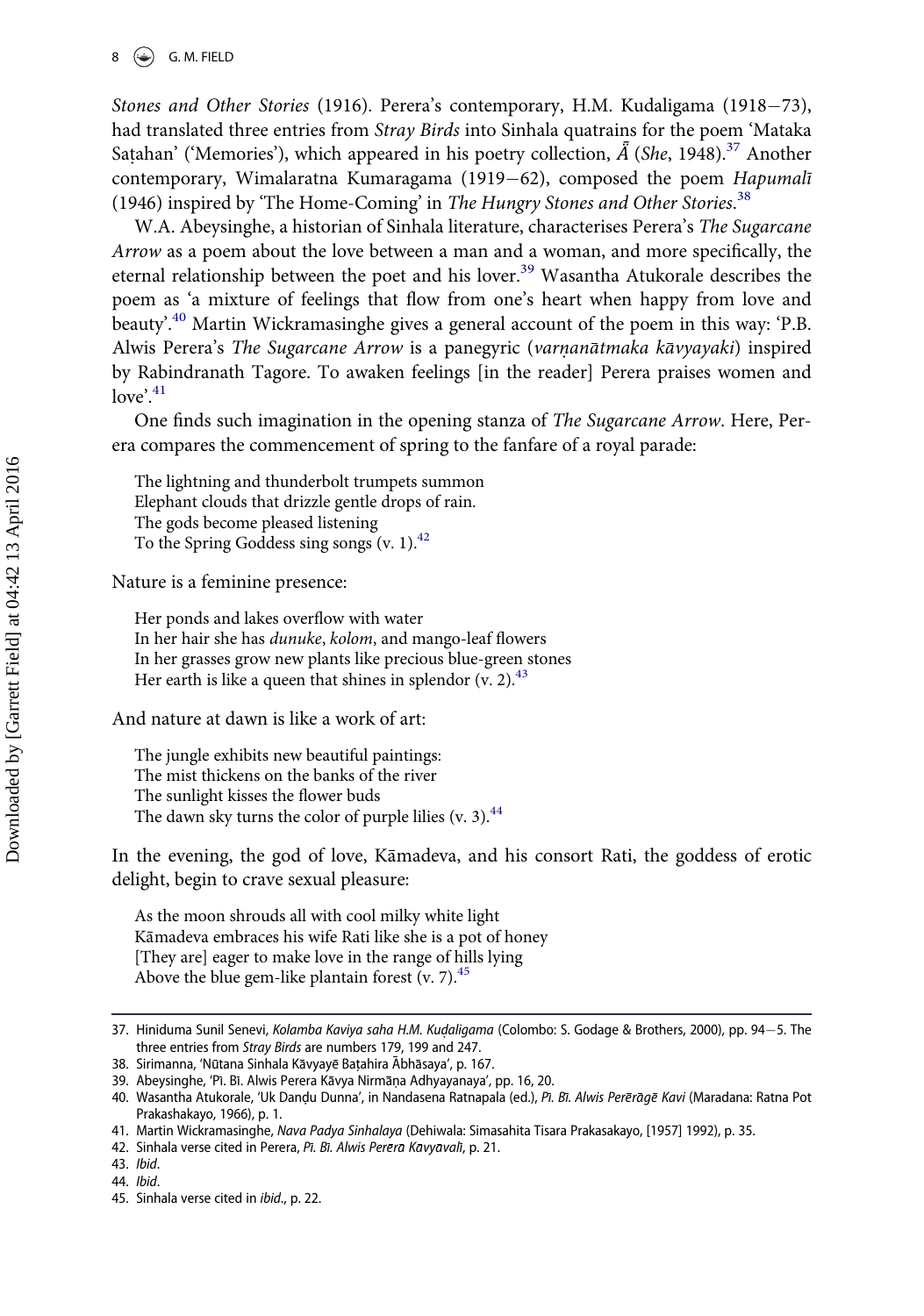Perera describes Kamadeva according to the standard iconography one finds in Sanskritlanguage stories: 46

He fashions arrows from sugar cane, Fastens strings made of honeybees onto the bow, Tightens into a bundle arrows decorated with Jasmine, asoka, white and blue lotus, and mango-tree flowers (v. 8). $47$ 

The scenes in The Sugarcane Arrow about Kamadeva and Rati are charged with eroticism. When, for instance, Rati gallops forward on her horse, the reader senses it represents the rush of lust:

Rati mounts the back of the horse The ornaments around her small waist tinkle When she makes the horse gallop Forward with her two spurs  $(v. 11).$ <sup>[48](#page-9-2)</sup>

Some criticised The Sugarcane Arrow because of quatrains like the ninety-fifth stanza that border on the lewd:

When [I see] people who turn around after seeing my lover's breasts I can somehow create a new metaphor: Are her breasts not like two Japanese balloons Full of air and about to burst? (v. 95) $49$ 

Others complained that Perera's narrative meandered too much and teemed with monot-onous clichés, which Ariya Rajakaruna described as susum pada or 'sighing words'.<sup>[50](#page-9-4)</sup> Notwithstanding the ire it aroused, the poem was a message to young Sinhalese poets that poetry could be a medium to express emotions related to topics previously taboo in the didacticism of the first-generation Colombo poets.

#### Modernist Realism 1

In 1950, Siri Gunasinghe (b. 1925) published an article entitled 'The New Note in Contemporary Sinhalese Poetry'. The 'new note', Gunasinghe argued, had been struck by Perera's The Sugarcane Arrow. Gunasinghe praised Perera for creating images that 'have a compactness and a precision which make them adequately evocative<sup>2,[51](#page-9-5)</sup> Yet, Gunasinghe concluded that The Sugarcane Arrow, like 'most of the contemporary [Sinhala-language] verse, displays no stamp of real experience, but details out an idealized world, where the authors find inspiration and solace'.<sup>[52](#page-9-6)</sup> Because The Sugarcane Arrow became a widely read poem that focused on a fantasy world, Gunasinghe likened it and its reading public

<span id="page-9-0"></span><sup>46.</sup> Catherine Benton, God of Desire: Tales of Kāmadeva in Sanskrit Story Literature (New York: State University of New York Press, 2006), p. 16.

<span id="page-9-1"></span><sup>47.</sup> Sinhala verse cited in Perera, Pī. Bī. Alwis Perērā Kāvyāvalī, p. 22.

<span id="page-9-2"></span><sup>48.</sup> Ibid.

<span id="page-9-3"></span><sup>49.</sup> Sinhala verse cited in Nandasena Ratnapala, 'Häňdinvīma', in Nandasena Ratnapala (ed.), Pī. Bī. Alwis Perērāgē Kavi (Maradana: Ratna Pot Prakashakayo, 1966), p. ix.

<span id="page-9-4"></span><sup>50.</sup> Ariya Rajakaruna, Nūtana Sinhala Kāvya 2 (Nugegoda: Piyasiri Printing Systems, [1962] 2004), p. 6.

<span id="page-9-5"></span><sup>51.</sup> Siri Gunasinghe, 'The New Note in Contemporary Sinhalese Poetry', in The Observer Annual (1950), p. 70.

<span id="page-9-6"></span><sup>52.</sup> Ibid., p. 73.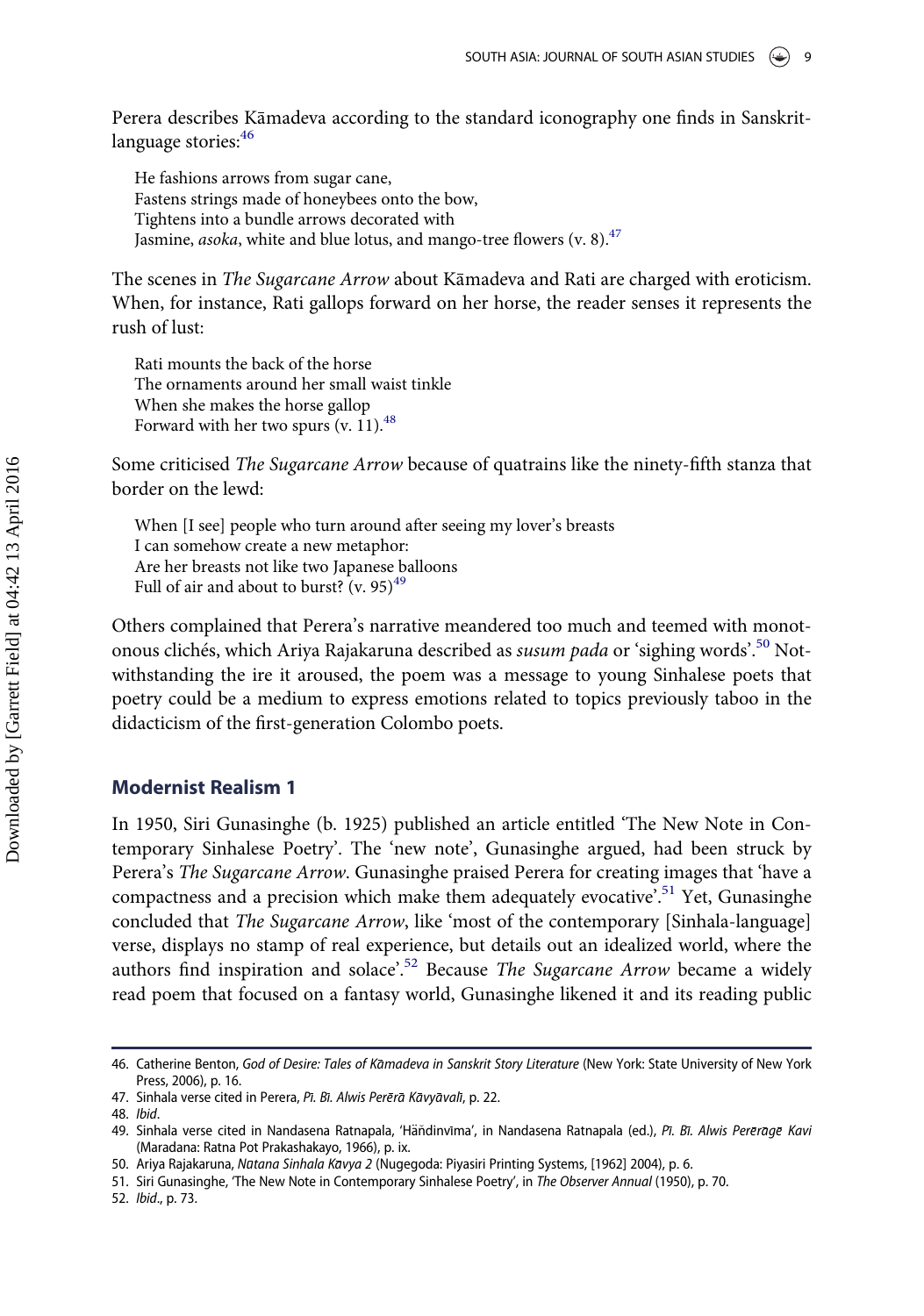to the relationship between a bright doll and a child.<sup>[53](#page-10-0)</sup> He contended that Perera only cared to construct a dreamscape with the aid of poetic devices like rhyme, assonance and alliteration; in consequence, Perera had reduced poetry 'to mere verbal music and senti-mental weeping'.<sup>[54](#page-10-1)</sup> Even worse, Perera had shirked his duty to contemplate the modern world. Gunasinghe remarked acidly of Perera: 'Whenever the facts of life stand up before him, he shrinks from them and wishes he were born in a lotus-petal or on the lips of a woman'. [55](#page-10-2) Moreover, Gunasinghe argued that not only Perera, but most second-generation Colombo poets, suffered from a 'common tendency …to escape from the worries of life and seek solace in the most abstract ideas about nature and her mysterious ways'.<sup>[56](#page-10-3)</sup> He wrote:

Most of the contemporary poets live in an impossible dream world, where one finds only moonlight, cool waters, flowers, music, and love… . For the last ten years, the same metaphors and similes have been used in the same context, with a slight twist here and there, and they have ceased to be lively for the reader, and are almost turned barren. This is mainly due to the fact that the writers lack sincerity in their expression for the most part. The poets could have very little sincerity as they have had to deal with themes which have had the least imme-diacy to their experience for they were drawn from an idealized dream-world.<sup>[57](#page-10-4)</sup>

Discontented with second-generation Colombo poetry, in 1956, Gunasinghe published his first collection of poems, Mas Le Nati Ata (Bleached Bones). The most controversial book of Sinhala poetry published in the twentieth century, Mas Le Näti Ata altered what Sinhala poetry could be—formally, topically and linguistically—in its attempt to represent the modern world.

Gunasinghe's biography helps ascertain why he sought to create modernist poetry in the Sinhala language. While he was at secondary school, he studied Sinhala, Sanskrit, Pali and English. Regarding his study of English literature, Gunasinghe remarked: 'While I was a student at Mahinda College in Galle, I studied the poetry collections, novels, and other writings of John Milton, William Shakespeare, T.S. Eliot, W.H. Auden, Stephen Spender, Louis MacNeice, D.H. Lawrence, and James Joyce<sup>2,[58](#page-10-5)</sup> Note how the syllabus had changed from the 1930s, but English literature's superposition had not: whereas the second-generation poets had studied the Romantics and Victorians, Gunasinghe read the works of the modernists. As well, outside school, Gunasinghe regularly met his friend Edwin Ariyadasa to read and discuss the works of Eliot, W.B. Yeats, Auden and Ezra Pound.<sup>[59](#page-10-6)</sup>

Nevertheless, Gunasinghe was passionate about Sinhala verse. Before he sat for the advanced level exam, he had already read the works of many second-generation Colombo poets such as P.B. Alwis Perera, Sagara Palansuriya, Mimana Premathilake, John Rajadasa and Wimalaratna Kumaragama.<sup>[60](#page-10-7)</sup> Gunasinghe's criticisms of The Sugarcane Arrow seem

<span id="page-10-0"></span><sup>53.</sup> Ibid.

<span id="page-10-1"></span><sup>54.</sup> Ibid.

<span id="page-10-2"></span><sup>55.</sup> Ibid.

<span id="page-10-4"></span><span id="page-10-3"></span><sup>56.</sup> Ibid. 57. Ibid., pp. 73-4.

<span id="page-10-5"></span><sup>58.</sup> Nimal Sedara, Viplavakarı Kalakaruva: Siri Gunasinha (Colombo: S. Godage & Brothers, 2012), p. 29.

<span id="page-10-6"></span><sup>59.</sup> Hemamali Gunasinghe, 'Coming Home: Sound and Symbol in Siri Gunasinghe's Poetry', in Sēpālikā: Siri Gunasinghe-Selected Poems (with Translations by Hemamali Gunasinghe) (Colombo: S. Godage & Brothers, 2012), p. xxv.

<span id="page-10-7"></span><sup>60.</sup> Sedara, Viplavakārī Kalākaruvā, p. 31.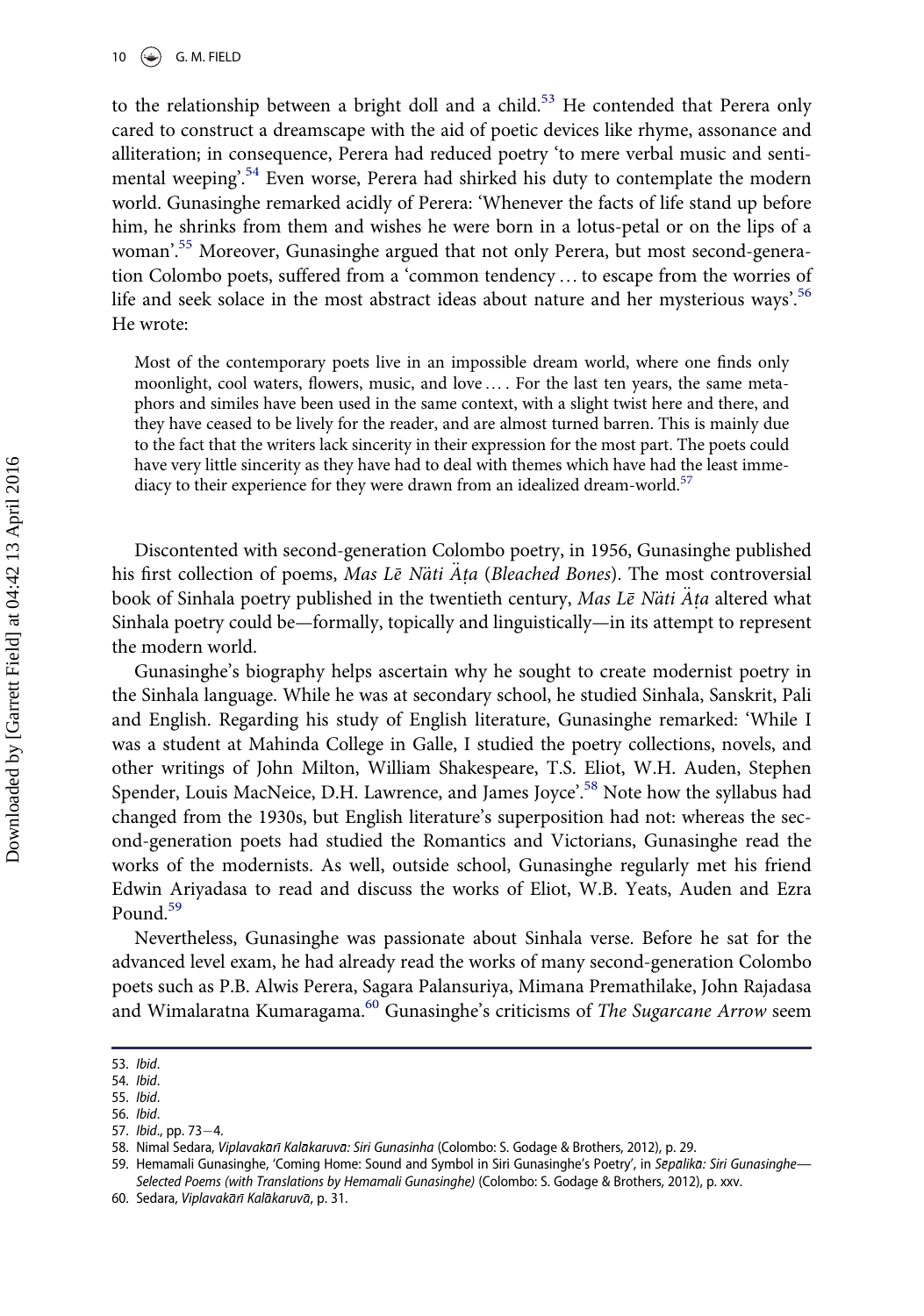to have stemmed from his comparative perspective on Sinhala and English poetry. As he stated in an interview:

Taken as a whole, what these works [of second-generation Colombo poets] were about were descriptions of beautiful things like flowers, butterflies, the moonlight, rainbows, waterfalls, flowing rivers, and women. OK, that's fine. Yet after reading English poetry I came to under-stand the qualities that [second-generation Colombo] poetry did not possess.<sup>[61](#page-11-0)</sup>

Gunasinghe designated the style of his free verse as *nisandas kavya*, which literally means 'poetry without meter'. As the name suggests, his poetry did not feature quatrains, poetic meters or eli samaya (stanzas with lines ending in a like-phoneme), techniques that had been the defining features of Sinhala poetry. Gunasinghe not only disavowed poetic meter, his free verse was radically different in tone, syntax, lexicon, and even orthography. $62$  His nisand as poetry was thus very controversial, especially the five-poem suite that opens Bleached Bones.

Gunasinghe was surprised when critics asked him whether he had created a five-poem suite to work within the confines of the five-part structure found in T.S. Eliot's The Waste Land.<sup>[63](#page-11-2)</sup> He does admit that he found *The Waste Land* inspirational, and that his thinking was deeply impacted by the form and content of Eliot and his contemporaries' poetry.<sup>[64](#page-11-3)</sup> The similarity in structure of the five-part suite in Bleached Bones, however, was purely coincidental.[65](#page-11-4) Hemamali Gunasinghe, Siri Gunasinghe's wife, told me, 'In the late 1930s and early 1940s when he [Siri Gunasinghe] was developing his interest in creative writing, poetry, and criticism, Eliot was a colossus in the literary world, stimulating and firing up writers and critics'. [66](#page-11-5)

The first encounter many members of the Sinhala reading public had with Sinhala free verse were the opening lines in 'The Invisible Light', the first poem in Bleached Bones:

Shattering the darkness Just like yesterday Why haven't you risen yet My diurnal eyesore?<sup>[67](#page-11-6)</sup>

The unidentified narrator poses this question to the sun, which he calls his 'diurnal eyesore' (Sin. mage dainika  $\ddot{a}$ s rudava).<sup>[68](#page-11-7)</sup> This simile puzzled readers accustomed to the poems of first- and second-generation Colombo poets who wrote about the sun so as to convey positive messages about the morning as a beautiful period of the day. It baffled others because although there were many stock metaphors and similes in Sinhala poetic language used to describe the sun, 'diurnal eyesore' had never been one of them. Because Gunasinghe's original simile did not refer back to any existing texts, a year after Bleached Bones was published, author and scholar Martin Wickramasinghe wrote of Gunasinghe's

<span id="page-11-0"></span><sup>61.</sup> Quoted in ibid.

<span id="page-11-1"></span><sup>62.</sup> Gunasinghe sought to make literary Sinhala more colloquial in orthography. He did not use the *murdhaja* letters in Sinhala. These letters, like the mūrdhaja nayanna ( $\epsilon$ ) and layanna ( $\epsilon$ ), are only used in written language and pronounced the same way as the dantaja nayanna ( $\infty$ ) and layanna ( $\infty$ ). Gunasinghe only used the dantaja letter forms.

<span id="page-11-2"></span><sup>63.</sup> Hemamali Gunasinghe, personal email communication, 20 May 2014.

<span id="page-11-3"></span><sup>64.</sup> Ibid.

<span id="page-11-4"></span><sup>65.</sup> Ibid.

<span id="page-11-5"></span><sup>66.</sup> Ibid.

<span id="page-11-6"></span><sup>67.</sup> Translated by H. Gunasinghe, Sēpālikā, p. 234.

<span id="page-11-7"></span><sup>68.</sup> It is not clear whether the narrator is a man or woman. Here I assign the narrator a male gender.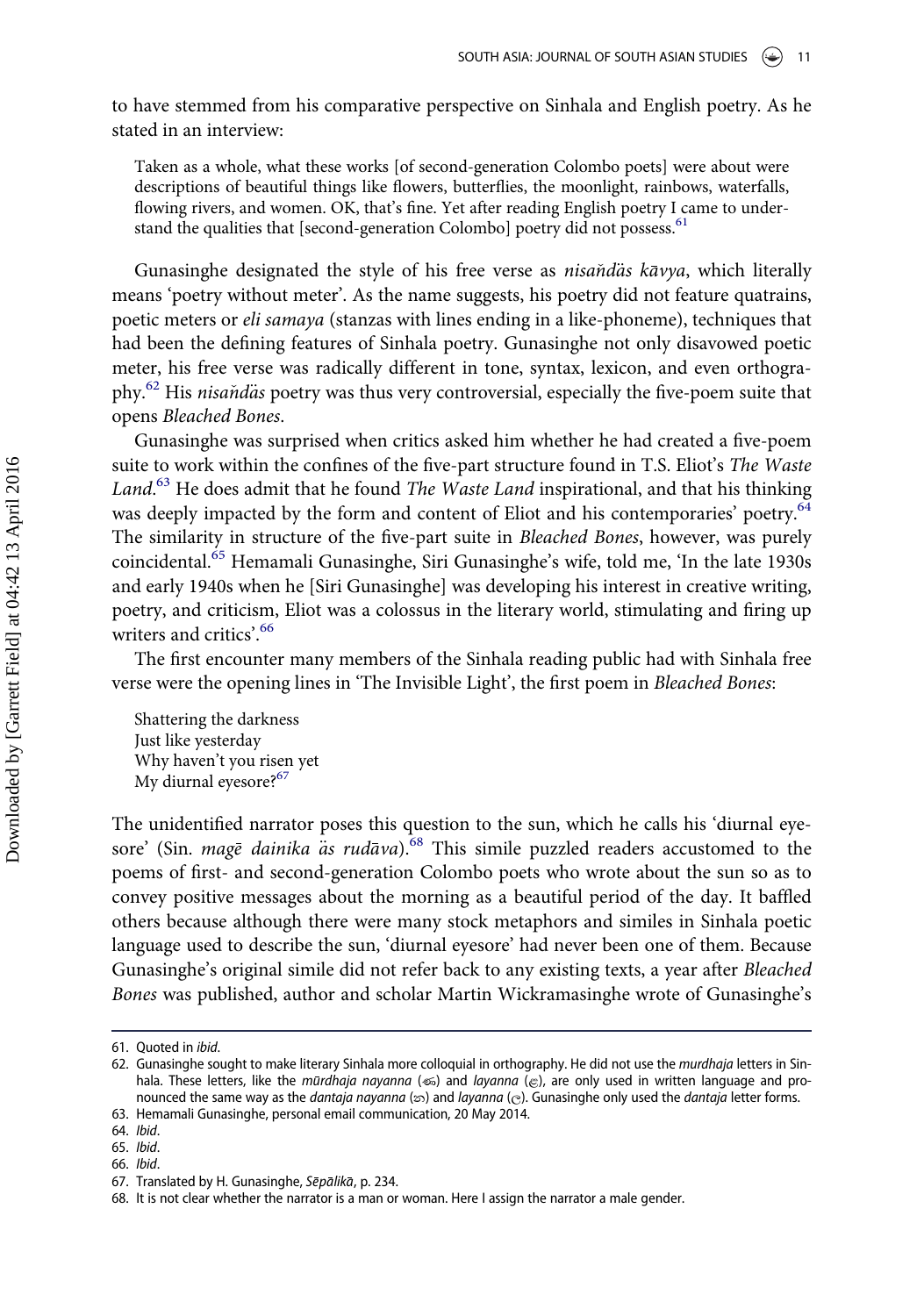figurative phrase in his book criticising modern Sinhala poetry: 'When there exist many other synonyms for sun to choose from in the Sinhala language, scholars would certainly agree that this is not an effective metaphor'.<sup>[69](#page-12-0)</sup>

In his next few lines, Gunasinghe created another idea that had no precedent in Sinhala poetry. He likened the narrator to a snail in its shell who wanted to avoid the painful sunlight and the mosquitoes that were ready to bite if he left the safety of his shell $^{70}$  $^{70}$  $^{70}$ 

Letting the mosquito swarms drone on Swaddled in darkness As within a snail's shell I lay waiting For the earth's second day To come streaming down.<sup>[71](#page-12-2)</sup>

The ambiguous Sinhala-language word order in these lines confused even the most skilled readers of Sinhala poetry like Martin Wickramasinghe. Wickramasinghe thought Gunasinghe was attempting to symbolise the darkness-that-covered-the-earth using the image of a cloud of mosquitoes, and went so far as to suggest how Gunasinghe should rewrite his phrase for more clarity.<sup>[72](#page-12-3)</sup>

The narrator in 'The Invisible Light' knows that darkness will soon give way to dawn. He waits in dread because the sunlight will hurt his eyes:

The light awakens terror, The glare torments the eye. No shape or beauty can I see In anything; Nothing has beauty or shape To see. To ward off the piercing light With my hand I shield  $Mv$  eyes.<sup>73</sup>

The darkness, on the other hand, comforts him. The darkness, though, is more than just comforting: the narrator desperately cries out for its embrace:

Hold me, hold me Tenderly hold me, Darkness, my only love, Hold me tenderly.[74](#page-12-5)

In a personal communication, Siri Gunasinghe contrasted the narrator's desire for escape in Bleached Bones to the character in Robert Frost's 'Stopping by Woods on a Snowy Evening' (1923), who many readers interpret as wanting to escape death:

<span id="page-12-0"></span><sup>69.</sup> Wickramasinghe, Nava Padya Sinhalaya, p. 114.

<span id="page-12-1"></span><sup>70.</sup> This interpretation was aided by a personal communication with Hemamali Gunasinghe on 8 Oct. 2014.

<span id="page-12-2"></span><sup>71.</sup> Translated by H. Gunasinghe, Sēpālikā, p. 234.

<span id="page-12-3"></span><sup>72.</sup> See Wickramasinghe, Nava Padya Sinhalaya, pp. 113-4.

<span id="page-12-4"></span><sup>73.</sup> Translated by H. Gunasinghe, Sēpālikā, p. 234.

<span id="page-12-5"></span><sup>74.</sup> Ibid.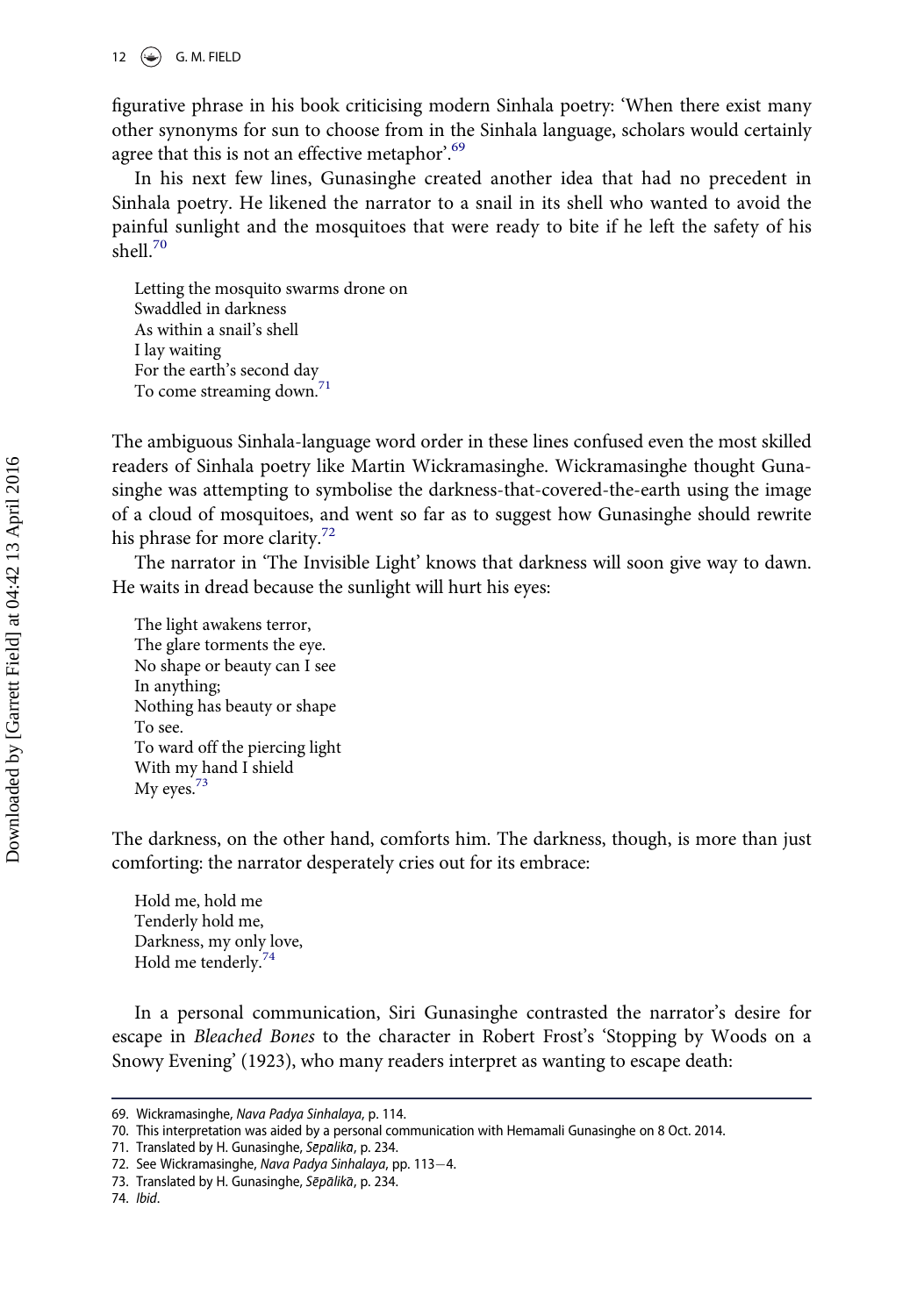The speaker …implores the darkness, his only love/beloved … to engulf/embrace him, since 'the light' terrifies him. Like Frost's speaker in 'On Stopping by Woods'… the speaker in this excerpt too is seeking escape, but not necessarily death.<sup>7</sup>

If the character wants escape, yet not from death, what kind of escape does he desire? This question has inspired many scholars of Gunasinghe's poetry to propose various interpretations about the narrator's hatred of light and love of darkness.

Wickramasinghe, for instance, believed that the narrator's predicament symbolised the victory of ignorance (darkness) over wisdom (the sun);<sup>[76](#page-13-1)</sup> Dipachandi Abeysinghe argued that the sun represented difficulties in life and thus Gunasinghe meant to draw attention to how people hate having to face their personal problems;<sup>[77](#page-13-2)</sup> Tissa Kariyavasam contended that the narrator could not bear to face the harsh truth (the sun) of his past, present and future;<sup>[78](#page-13-3)</sup> Piyasili Wijegunasinghe interpreted the scenario as a broad symbol of the tragic experience of modern humans in the industrial age of capital. $79$ 

Gunasinghe's narrator spoke in a coded language filled with suggestions about the futility of life. Consider this later stanza:

In the bitter cold of life, The whole body shivers, chattering, Like a cat slipped in a stream. The mouse has scuttled across.<sup>[80](#page-13-5)</sup>

Gunasinghe illuminated the symbolism with this explanation:

The 'wet cat' image ... is a familiar metaphor for someone in distress when out of his/her element. As you know it is generally believed that cats don't like water and they are terrible swimmers. In the cat and mouse image in the poem, the cat—cold and wet—out of his element—has also lost its quarry; the mouse, stereotypically the hapless victim, has successfully evaded its hunter. The metaphor is an attempt to create the image of one beaten down and defeated by the (numbing) vagaries of Life.<sup>[81](#page-13-6)</sup>

Because Gunasinghe's poetry required this type of decoding, his contemporary, Guna-dasa Amarasekera, disparaged his works as gūtha tēravili (mysterious puzzles).<sup>[82](#page-13-7)</sup> It is to the poetry of Gunadasa Amarasekera that I now turn.

#### Modernist Realism 2

Sinhala-language poets tended not to systematically use the grammatical or lexical features of actual Sinhala folk poems until Gunadasa Amarasekera (b. 1929) published Bhava Gıta (Meaningful Song) in 1955, a collection of 38 poems that caught the attention of the Sinhala

<span id="page-13-0"></span><sup>75.</sup> Siri Gunasinghe, personal email communication, 26 Nov. 2013.

<span id="page-13-1"></span><sup>76.</sup> Wickramasinghe, Nava Padya Sinhalaya, p. 114.

<span id="page-13-2"></span><sup>77.</sup> Dipachandi Abeysinghe, Siri Gunasinha saha Nūtana Sinhala Kāvyaya (Colombo: S. Godage & Brothers, 2000), pp. 54-5.

<span id="page-13-3"></span><sup>78.</sup> Tissa Kariyavasam, 'Nūtana Sinhala Kāvyayehi Prabhavaya Gäna Adahasak', in Samantha Herath (ed.), Madawale Ratnayake: Sahitya Nirmana Wimarshana (Colombo: S. Godage & Brothers, 1997), p. 98.

<span id="page-13-4"></span><sup>79.</sup> Piyasili Wijegunasinghe, 'Siri Gunasinhage Kāvya Nirmāna Pilibaňda Vimarśanayak', in Jayantha Amarasinghe (ed.), Siri Gunasingha Upahāra Lipi Sangrahaya (Colombo: S. Godage & Brothers, [1974] 2012), pp. 303-4.

<span id="page-13-5"></span><sup>80.</sup> Translated by H. Gunasinghe, Sepalika, p. 236.

<span id="page-13-6"></span><sup>81.</sup> Siri Gunasinghe, personal email communication, 26 Nov. 2013.

<span id="page-13-7"></span><sup>82.</sup> Gunadasa Amarasekera, Sinhala Kāvya Sampradāya (Boralesgamuva: Visidunu Prakashakayo, [1996] 2009), p. 194.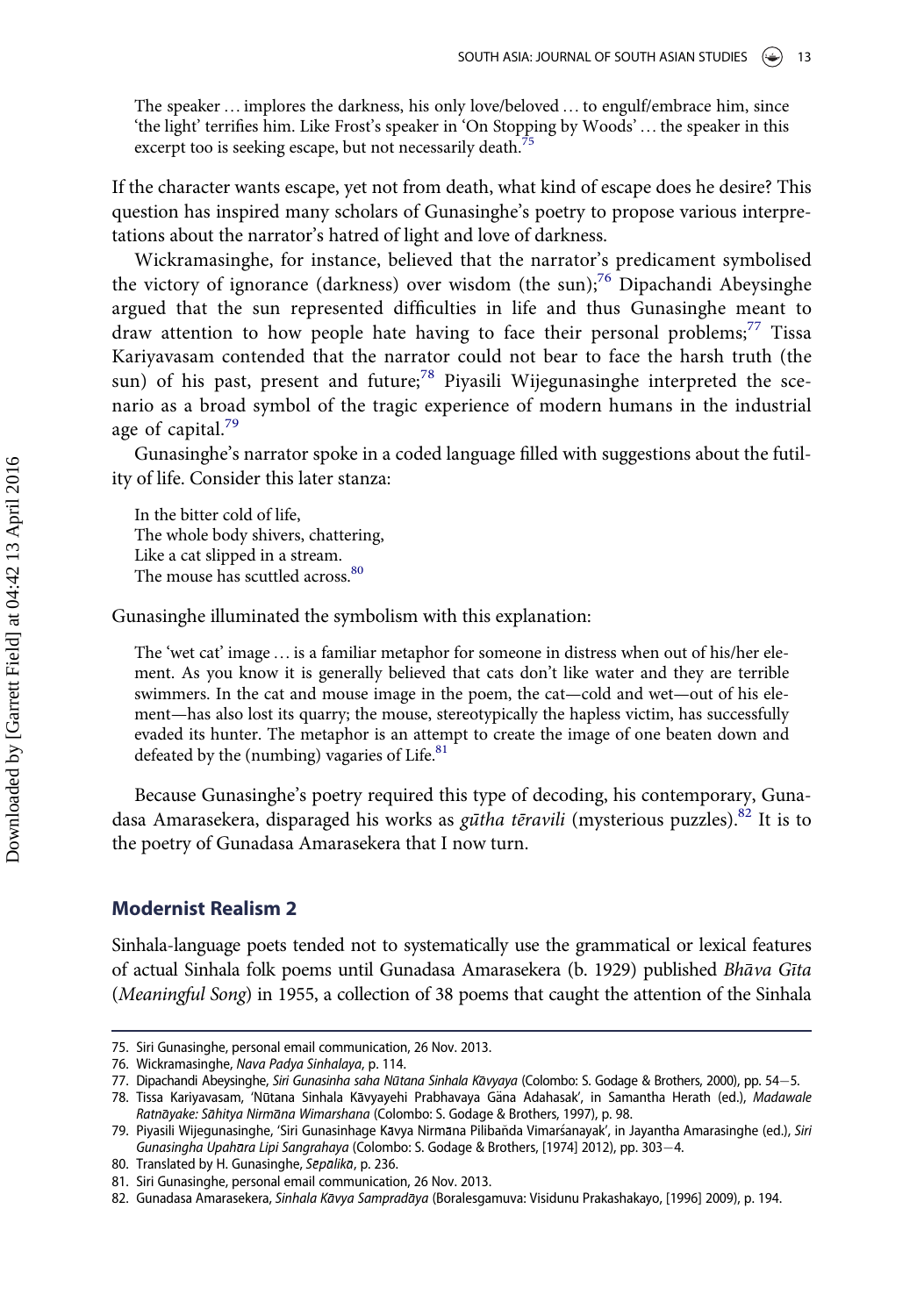reading public. Bhava Gita was the first modern collection of Sinhala poetry to experiment with the characters, scenarios, sentiments, and sometimes even the syntax and lexicon of Sinhala jana kavi (folk poetry).<sup>[83](#page-14-0)</sup> The poets of the 1940s had rarely considered jana kavi or even the lived experiences of villagers as suitable sources for new poetry. Yet, Amarasekera believed that such oral poetry had relevance for the modern era. He informed his readers in the preface to Bhava Gita that his new style dynamically reflected their true lives:

Artists ought not be afraid to find a new path for Sinhala poetry that raises poetry to an elevated position. What we need is to create a dynamic poetic tradition that can illuminate the real life of the people. This book is only an effort to fulfill this necessity.<sup>[84](#page-14-1)</sup>

Thus, one finds in Amarasekera's folkloric poetry a turn towards modernist realism, but here it was a shift in focus aimed at accurately representing the world of the rural Sinhalese population. Four poems in Bhava Gita clearly stand out as endeavours to present portraits of village culture. In 'Aluten Pareyi Joduwak Avilla' ('A New Pigeon Couple has Come'), Amarasekera evokes the folk belief that two pigeons that come to live in a house bring a spell of good luck for the family of that residence.<sup>[85](#page-14-2)</sup> The narrator of the poem is a small child, delighted because a pair of pigeons has come to roost on the rafters of her house. The narrator in 'Uňduvap Avilla' ('The Month of Unduvap has Come') is a male villager who praises nature during the months of December and January, but also becomes sexually aroused because the moon reminds him of his lover's face.<sup>[86](#page-14-3)</sup> In 'Vakkada Baňdimu' ('Let's Construct an Opening in the Dam'), village men thank the gods for bringing rain that cools their bodies as they toil in the hot sun, trying to make a hole in the dam to drain water from the paddy fields. The fourth well-known poem in Bhava Gita that depicts the life of villagers is 'Andura Ape Duka Niwawi' ('The Darkness Will Sooth Our Sadness'). This poem reworks one particular stanza (translated below) found in a subcategory of *jana kavi* known as *karatta kavi* (cart poetry), which was traditionally recited by men who drove bullock carts: [87](#page-14-4)

Leading the bullocks of this cart, I beat them to avoid the grasslands. I see the Haputale mountain ranges and sigh: 'Drag the cart sinner bullocks and head to Haputale!'<sup>[88](#page-14-5)</sup>

The carter believes his bullocks suffer because of the karma they accumulated from the sins (Sin.  $pav$ ) of previous lives. As demonstrated below, the *eli samaya* (like-phoneme at the end of each line) in this karatta kavi stanza is achieved by simply ending each line with four present-tense colloquial verbs. These verbs are bolded in this transliteration

<span id="page-14-0"></span><sup>83.</sup> Angulugaha Dhamminda Himi, Sinhala Kāvyayē Nawa Pravanatā: Adyatana Kāvya Nirmāna Pilibaňda Vimarśanayak (Colombo: S. Godage & Brothers, [1991] 2012), p. 204. Scholars have yet to address the question of how forms of recited Sinhala poetry (many associated with various forms of labour) came to be subsumed under the all-inclusive and seemingly natural category of 'jana kavi'. I do not attempt to tackle this question here, but note that by the 1950s, the term jana kavi had become widespread.

<span id="page-14-1"></span><sup>84.</sup> Gunadasa Amarasekera, Bhava Gīta (Boralesgamuwa: Visidunu Prakashakayo, [1955] 2009), p. vii.

<span id="page-14-2"></span><sup>85.</sup> Sinhala poem cited in Amarasekera, Bhāva Gīta, p. 78.

<span id="page-14-3"></span><sup>86.</sup> Dhamminda Himi, Sinhala Kāvyayē Nawa Pravaņatā, p. 246.

<span id="page-14-4"></span><sup>87.</sup> Ibid., p. 196. Unlike karatta kavi, however, Amarasekera writes this poem mostly in couplets rather than quatrains.

<span id="page-14-5"></span><sup>88.</sup> Sinhala stanza cited in Dhamminda Himi, Sinhala Kāvyayē Nawa Pravanatā, p. 196. The same stanza is cited in Wimal Dissanayake et al., Sinhala Jana Kavi Sangrahaya (Colombo: Adhyapana Prakashana Departamentuva, [1975] 2009), p. 126.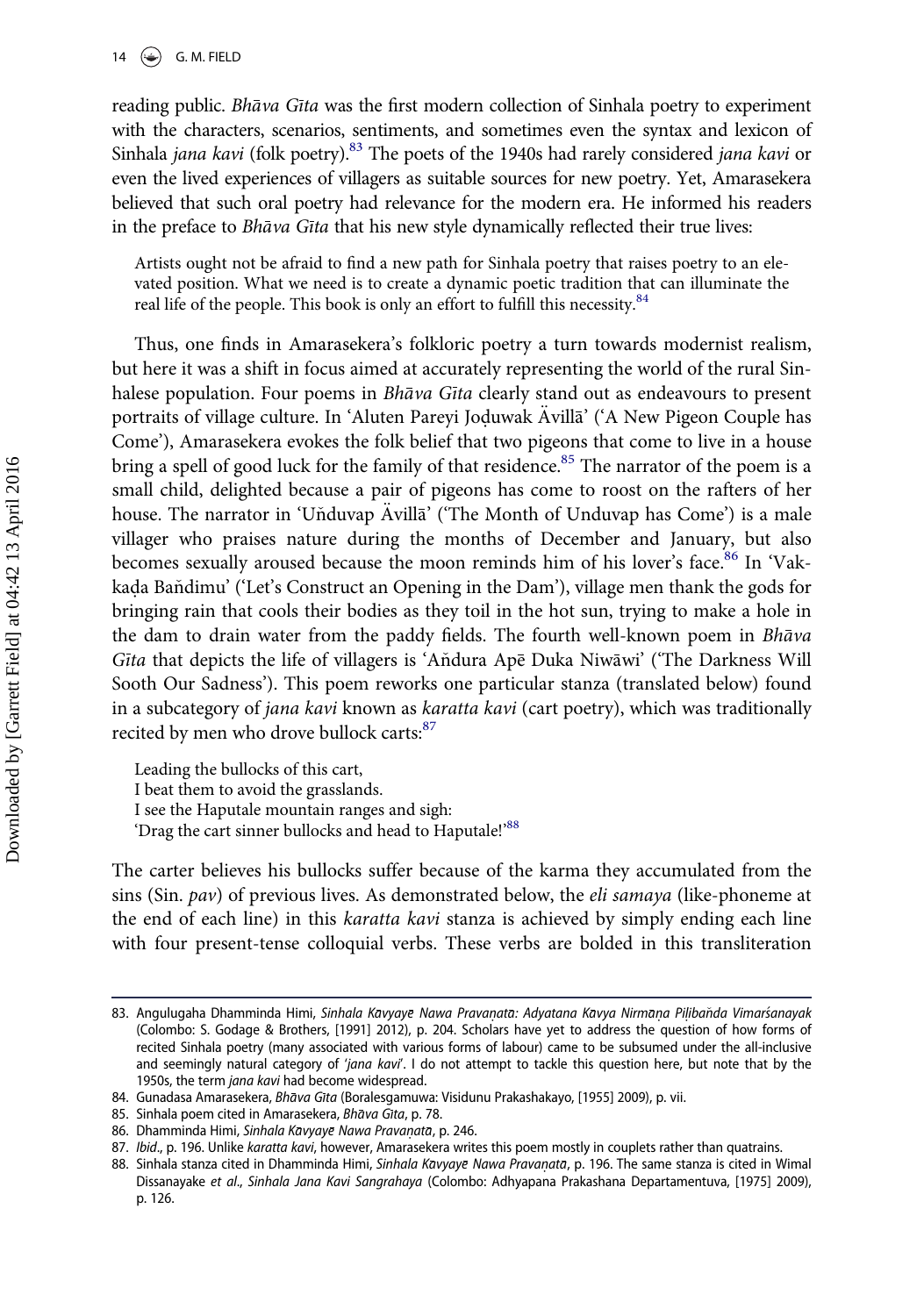below.<sup>[89](#page-15-0)</sup> (I present the transliterated form below precisely as Sinhala metered poetry appears in print, that is, with the final *eli samaya* word separate from the rest of the line.)

| tandalē denna depalē         | dakkanavā |
|------------------------------|-----------|
| katukälē gāle nolihā vada    | denavā    |
| haputalē kanda däkalā bada   | danavā    |
| pav kaļa gone ädapan haputal | vanavā    |

Dakkanavā means to lead, denavā to give, bada danavā to sigh, and yanavā to go. All four words, as do all colloquial Sinhala-language verbs in the simple present tense, end in the suffix '-nava'. Because each foot ends with '-nava', the like-phoneme(s) necessary for eli samaya is produced. Constructing eli samaya with verbs in the simple present tense is especially common in folk poetry, perhaps because this syntax imitates standard word order in Sinhala (subject-object-verb). It thereby allows Sinhala speakers to easily understand the meaning of the poem.

In 'Andura Ape Duka Niwawi', Amarasekera depicted a similar scenario to mirror the above-cited karatta kavi stanza. In his poem, the carter also believes his ox suffers because of its karma:

[Carter telling his bullock:] It is because of karma that we have to suffer like this. This is what Lord Buddha taught in order to eradicate suffering.<sup>[90](#page-15-1)</sup>

Amarasekera also utilised colloquial language as found in the karatta kavi poem. In the first couplet, he used colloquial terms for the words 'like' (vage), 'body' ( $\ddot{a}$ nga) and 'very' (harima). He also produced *eli samaya* with colloquial Sinhala-language verbs in the sim-ple present tense, i.e. those that end with the suffix '-navā':<sup>[91](#page-15-2)</sup>

| yaman kaluwe gedara yanna kanda udin andura | enava    |
|---------------------------------------------|----------|
| umbata vagē mage ängatat harima vidāvak     | dänenava |

O 'Kaluwe' the cow, let's go home as darkness creeps over the mountains. My body feels very tired like yours.<sup>[92](#page-15-3)</sup>

Amarasekera, however, went a step further: he shortened the final syllable of the simple present tense verbs—enavā (to come) and dänenavā (to feel)—from a long '-vā' to a short '-va' because real-life Sinhalese speakers tended to end simple present tense verbs with a short vowel.

Amarasekera also sought to create modern realist poetry for 'the people' through a particular poetic meter he called the *pas mat virita* (lit. meter having five syllabics).<sup>93</sup> He discovered the pas mat virita meter (known earlier as vritta gandhi) in various genres of Sinhala folk poetry, including tovil stanzas sung to cure diseases related to demonic

<span id="page-15-0"></span><sup>89.</sup> Miniwan Tilakaratna, Janakaviya ha Sinhala Sanskrtika Laksana (Gangodawila: Dipani Prakashakayo, 1971), p. 20.

<span id="page-15-1"></span><sup>90.</sup> Amarasekera, Bhāva Gīta, p. 38.

<span id="page-15-2"></span><sup>91.</sup> Sinhala stanza cited in ibid.

<span id="page-15-3"></span><sup>92.</sup> Ibid.

<span id="page-15-4"></span><sup>93.</sup> Obeyesekere, Sinhala Writing and the New Critics, p. 82. Amarasekera's special fondness for meters prompted Wimal Dissanayake in 1966 to label him and his followers the 'Rhyme and Metre School'.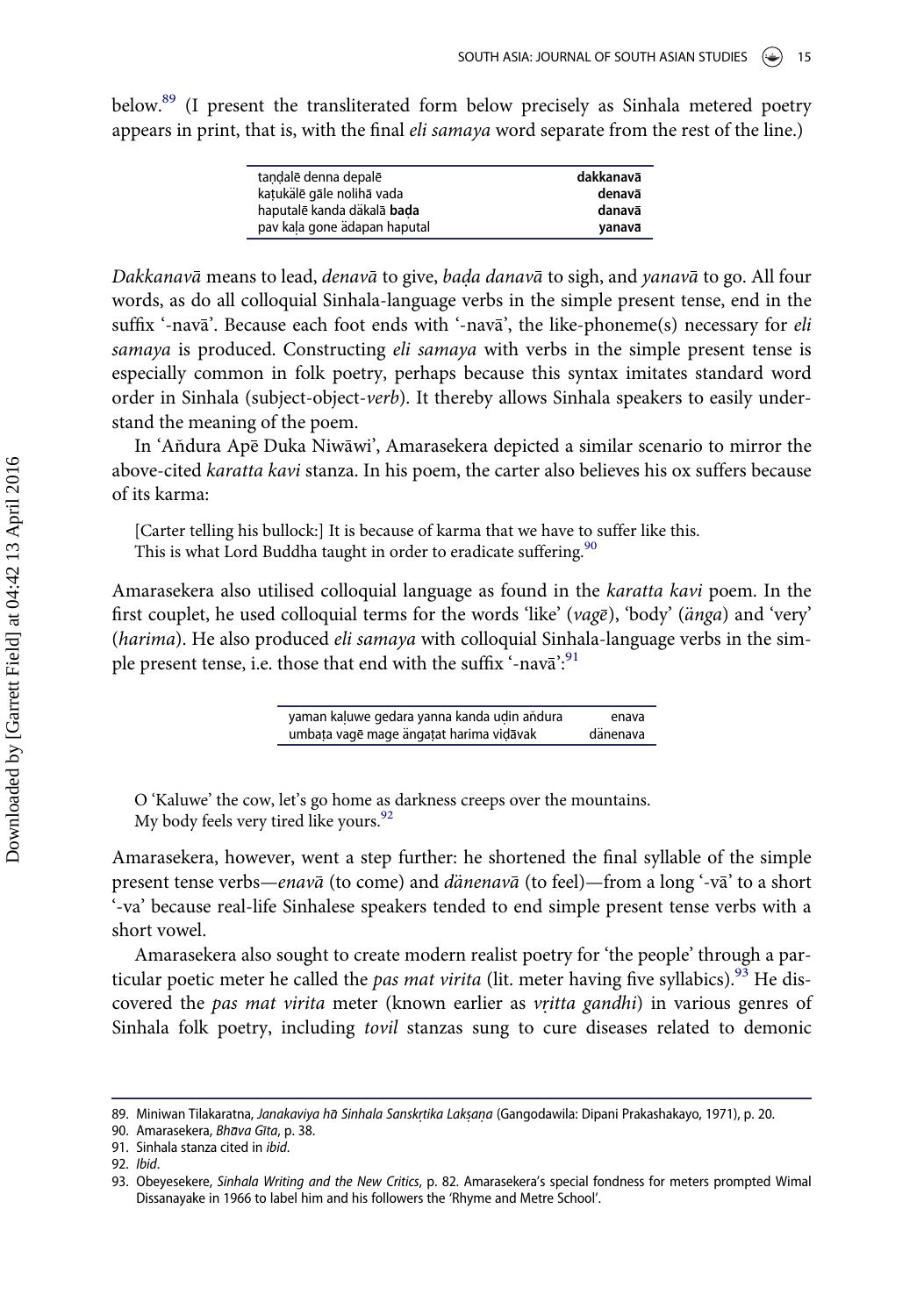possession, and the Sihabā Asna and Kuveni Asna, poems that narrated the origin legend of the Sinhalese people.<sup>[94](#page-16-0)</sup> This meter has twenty syllabics per line with a caesura after every five. Amarasekera claimed the meter's structure had a deep-rooted compatibility with the Sinhala language<sup>[95](#page-16-1)</sup> and was 'ideal for expressing contemporary experience'.<sup>[96](#page-16-2)</sup> He employed the pas mat virita meter to imitate the sound of rain with the five-syllable onomatopoetic phrase (chi-chi-ri-chi-ri) featured in the poem 'Vässa' ('The Rain'):

Chi-chi-ri-chi-ri, chi-chi-ri-chi-ri dripping from morning Falling in endless drops, penetrating, spine chilling, Roads and lanes, leaves and trees in grey mist smothering The rain rains, the rain rains, all day unceasing.<sup>[97](#page-16-3)</sup>

### Conclusion

In this article, I have attempted to reveal that there is a prominent strand of Sinhala poetry published between 1913 and 1956 that could be thought to correspond to the thematic transitions—didacticism to romanticism to modernist realism—that occurred in poetry written in Urdu, Hindi and Bangla. I have also suggested that the 'superposition' of English literature may have been a primary factor that created the possibility for these modern histories of poetry to develop in a similar manner.

A comparison of thematic similarities may disclose a measure of consistency in the development of Sinhala and North Indian poetry, yet formal differences make it difficult to wholly equate one with the other. For example, one aspect of the Hindi *chayavad* poets' romanticism was a belief that the poetic meters best suited to the flow of the Hindi lan-guage were those from folk song and folk epics.<sup>[98](#page-16-4)</sup> However, the first school of Sinhala poets to draw upon poetic meters from folk song were not the romantics, i.e. the secondgeneration Colombo poets, but the modernists like Gunadasa Amarasekera. Is it fair, then, to overlook such formal differences and describe both the Hindi and Sinhala styles as instances of 'romanticism'?

Sinhala and Hindi romanticism, I would argue, are simultaneously similar and different. The logic of this argument is familiar to many scholars in South Asian studies. Since Partha Chatterjee published his ground-breaking The Nation and its Fragments: Colonial and Postcolonial Histories in 1993, such logic has held sway when scholars attempt to challenge Eurocentric universalism by asserting distinctiveness. Sumathi Ramaswamy suggests that Tamil-language devotion (tamilpparru) is similar to but different from the phenomenon known in English as 'linguistic nationalism'. [99](#page-16-5) Francesca Orsini argues that

<span id="page-16-0"></span><sup>94.</sup> Sajitha Prematunge, 'Of Politics and Poetics', Daily News (8 June 2011) [\[http://archives.dailynews.lk/2011/06/08/art01.](http://archives.dailynews.lk/2011/06/08/art01.asp) [asp](http://archives.dailynews.lk/2011/06/08/art01.asp), accessed 31 May 2014].

<span id="page-16-1"></span><sup>95.</sup> P.B. Meegaskumbura, 'Sinhala Language and Literature since Independence', in Weligamage D. Lakshman and Clement A. Tisdell (eds), Sri Lanka's Development Since Independence: Socio-Economic Perspectives and Analyses (New York: Nova Science Publishers, 2000), p. 164.

<span id="page-16-2"></span><sup>96.</sup> Prematunge, 'Of Politics and Poetics'.

<span id="page-16-3"></span><sup>97.</sup> Translated by Obeyesekere, Sinhala Writing and the New Critics, p. 105. Sinhala verse cited in Amarasekera, Bhāva Gīta, p. 48.

<span id="page-16-4"></span><sup>98.</sup> Schomer, Mahadevi Varma, p. 81.

<span id="page-16-5"></span><sup>99.</sup> Sumathi Ramaswamy, Passions of the Tongue: Language Devotion in Tamil India, 1891-1970 (Berkeley: University of California Press, 1997).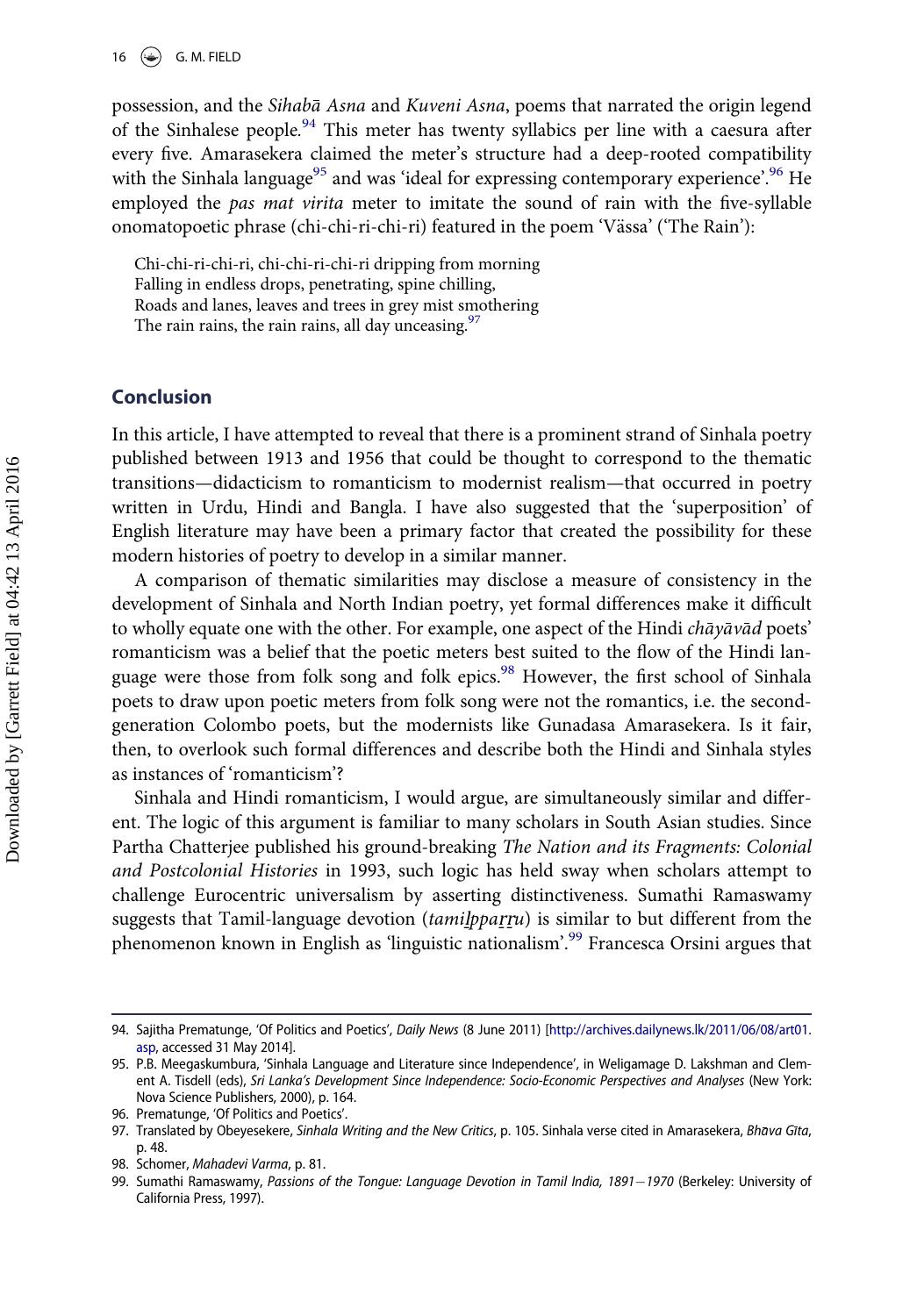the 'Hindi public sphere' is similar to, but different from the Western European public sphere theorised by Jürgen Habermas.<sup>[100](#page-17-0)</sup> Dipesh Chakrabarty asserts that the poetic vision of Rabindranath Tagore drew upon an 'imagination' similar to, but different from the 'imagination' of European poets. 'Imagination', Chakrabarty argues, is a 'mentalist, subject-centered category' inflected with the European thought of Immanuel Kant, F.W.J. von Schelling, David Hume and Samuel Taylor Coleridge.<sup>101</sup> Yet, Tagore's imagination in his verse about Mother India is based on *darshan* (divine sight), an idea with no correlate in the Western world.<sup>102</sup>

The similar-but-different argument I make about Sinhala and Hindi romanticism, however, diverges from the works of scholars like Chakrabarty, Orsini and Ramaswamy. It diverges because I am comparing cases within South Asia, whereas they tend to centre their comparative attention on the relationship between Indian and Western culture. Both subjects are important to South Asian studies, but the former has received short shrift compared to the latter. Why?

In my opinion, the lack of attention devoted to comparisons within South Asia is connected to the dearth, generally speaking, of studies about regions located outside North and South India, and of less-studied languages compared to major languages like Hindi, Bangla, Urdu, English and Tamil.<sup>[103](#page-17-3)</sup> Whereas languages like Bangla encourage comparisons with the West because Bengal was the metropolis of the British Raj, a study of Odialanguage free verse, for instance, could hypothetically bring to light a literary history with influences from Hindi, Bangla, Telugu, English and earlier generations of Odia poets. Because Anglophone studies often represent the world region of South Asia through the lens of North and South India and the languages mentioned above, our understanding of literature in twentieth-century South Asia has remained somewhat blind to the power relations that existed within modern South Asia.

There are, of course, exceptions to this scholarly tendency. In his analysis of Bangla literature in the twentieth century, Sudipta Kaviraj goes against the grain and discusses what he calls the 'flow of traffic in translation'.<sup>[104](#page-17-4)</sup> Kaviraj notes how Bangla was positioned 'in the middle of a literary "world" in which European literatures—English and French especially—stood at the top, above Bangla in some sense, and the other Indian lit-eratures stretched away below'.<sup>[105](#page-17-5)</sup> Sinhala was one of the vernacular literatures 'below' English and Bangla in this uneven flow of traffic: the reception of new pan-South Asian poetic trends in Sri Lanka has tended to happen decades after the trend appeared in Hindi or Urdu poetry. Consider one example: Nirala wrote the first free verse poetry in Hindi in

<span id="page-17-0"></span><sup>100.</sup> Francesca Orsini, The Hindu Public Sphere, 1920 -1940: Language and Literature in the Age of Nationalism (Oxford: Oxford University Press, 2002).

<span id="page-17-1"></span><sup>101.</sup> Dipesh Chakrabarty, Provincializing Europe: Postcolonial Thought and Historical Difference (Princeton, NJ: Princeton University Press, 2000), p. 175.

<span id="page-17-2"></span><sup>102.</sup> Ibid., p. 173.

<span id="page-17-3"></span><sup>103.</sup> Since post-colonial literature has become aligned with English departments, scholars who focus on South Asia have tended to overlook South Asian language and literature and privilege English-language sources. See Deepika Bahri, Native Intelligence: Aesthetics, Politics, and Postcolonial Literature (Minneapolis: University of Minnesota Press, 2003), p. 20.

<span id="page-17-5"></span><span id="page-17-4"></span><sup>104.</sup> Sudipta Kaviraj, 'The Two Histories of Literary Culture in Bengal', in Sheldon Pollock (ed.), Literary Cultures in History: Reconstructions from South Asia (Berkeley: University of California Press, 2003), p. 554.